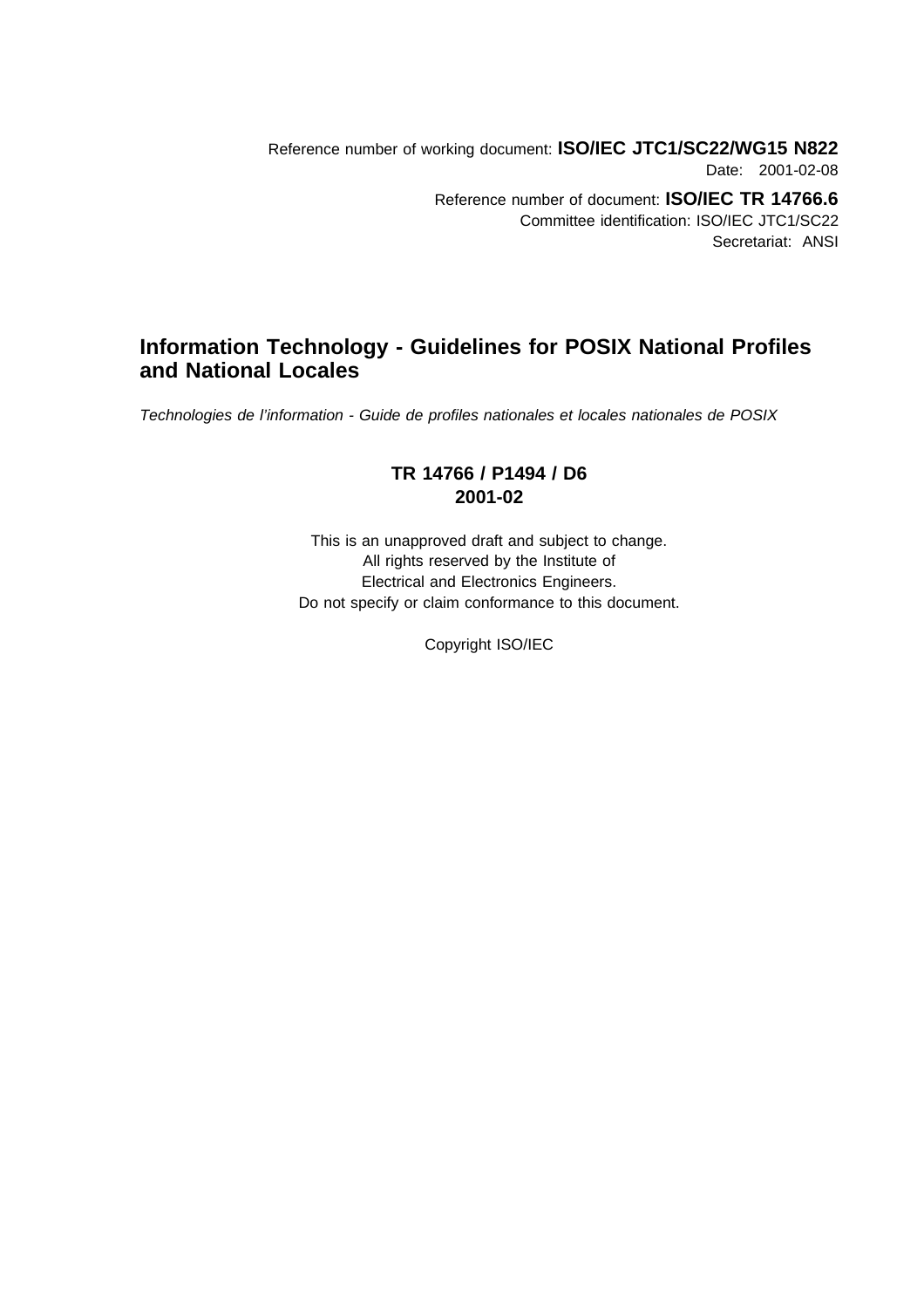#### **FOREWORD**

ISO (the International Organization for Standardization) and IEC (the International Electrotechnical Commission) form the specialized system for worldwide standardization. National Bodies that are members of ISO or IEC participate in the development of International Standards through technical committees established by the respective organization to deal with particular fields of technical activity. ISO and IEC technical committees collaborate in fields of mutual interest. Other international organizations, governmental and non-governmental, in liaison with ISO and IEC, also take part in the work. In the field of information technology, ISO and IEC have established a joint technical committee, ISO/IEC JTC 1.

The main task of a technical committee is to prepare International Standards but in exceptional circumstances, the publication of a Technical Report of one of the following types may be proposed:

- − Type 1, when the required support cannot be obtained for the publication of an International Standard, despite repeated efforts;
- − Type 2, when the subject is still under technical development or where for any other reason there is the future but not immediate possibility of an agreement on an International Standard;
- − Type 3, when a technical committee has collected data of a different kind from that which is normally published as an International Standard, 'state of the art', for example.

Technical Reports of types 1 and 2 are subject to review within three years of publication, to decide whether they can be transformed into International Standards. Technical Reports of type 3 do not necessarily have to be reviewed until the date they are considered no longer valid or useful.

Technical Report ISO/IEC 14766 was prepared by Joint Technical Committee ISO/IEC JTC 1, *Information Technology*, Subcommittee 22, *Programming languages, their environments and system software interfaces*.

This Technical Report was developed in cooperation with the Institute of Electrical and Electronics Engineers, Inc. (IEEE).

Suggestions and comments for improvement of this document are welcome. They should be sent to:

 Keld Simonsen Sankt Jørgens Alle 8 DK-1615 Copenhagen V Denmark Email: keld@dkuug.dk

or to the mail list for the combined working group iso14766@dkuug.dk

The document is at this stage freely available for copying, according to ISO/IEC JTC 1 copyright policies.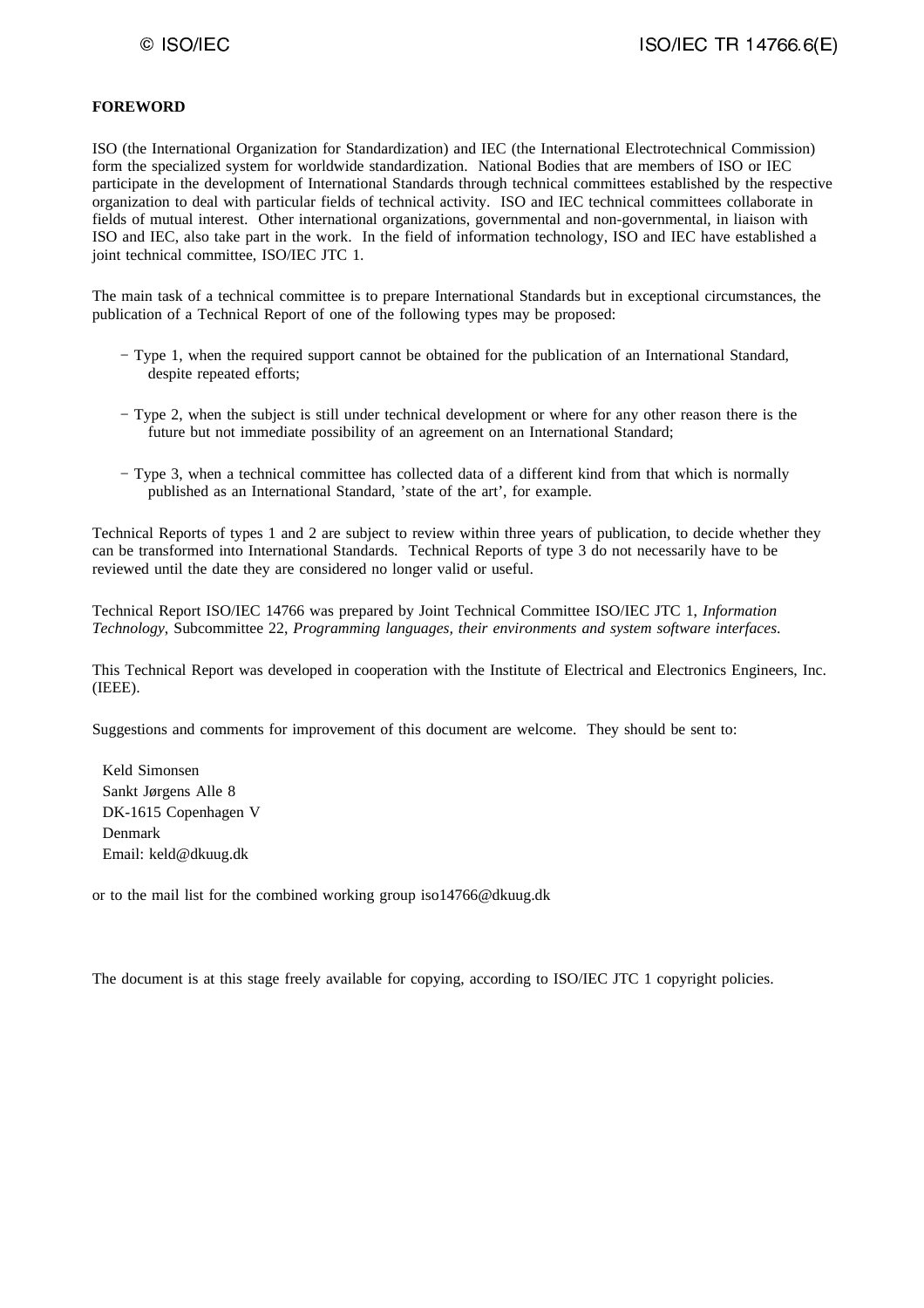**IEEE Standards** documents are developed within the IEEE Societies and the Standards Coordinating Committees of the IEEE Standards Association (IEEE-SA) Standards Board. Members of the committees serve voluntarily and without compensation. They are not necessarily members of the Institute. The standards developed within IEEE represent a consensus of the broad expertise on the subject within the Institute as well as those activities outside of IEEE that have expressed an interest in participating in the development of the standard.

Use of an IEEE Standard is wholly voluntary. The existence of an IEEE Standard does not imply that there are no other ways to produce, test, measure, purchase, market, or provide other goods and services related to the scope of the IEEE Standard. Furthermore, the viewpoint expressed at the time a standard is approved and issued is subject to change brought about through developments in the state of the art and comments received from users of the standard. Every IEEE Standard is subjected to review at least every five years for revision or reaffirmation. When a document is more than five years old and has not been reaffirmed, it is reasonable to conclude that its contents, although still of some value, do not wholly reflect the present state of the art. Users are cautioned to check to determine that they have the latest edition of any IEEE Standard.

Comments for revision of IEEE Standards are welcome from any interested party, regardless of membership affiliation with IEEE. Suggestions for changes in documents should be in the form of a proposed change of text, together with appropriate supporting comments.

Interpretations: Occasionally questions may arise regarding the meaning of portions of standards as they relate to specific applications. When the need for interpretations is brought to the attention of IEEE, the Institute will initiate action to prepare appropriate responses. Since IEEE Standards represent a consensus of all concerned interests, it is important to ensure that any interpretation has also received the concurrence of a balance of interests. For this reason, IEEE and the members of its societies and Standards Coordinating Committees are not able to provide an instant response to interpretation requests except in those cases where the matter has previously received formal consideration.

Comments on standards and requests for interpretations should be addressed to:

Secretary, IEEE-SA Standards Board 445 Hoes Lane P.O. Box 1331 Piscataway, NJ 08855-1331 USA

Authorization to photocopy portions of any individual standard for internal or personal use is granted by the Institute of Electrical and Electronics Engineers, Inc., provided that the appropriate fee is paid to Copyright Clearance Center. To arrange for payment of licensing fee, please contact Copyright Clearance Center, Customer Service, 222 Rosewood Drive, Danvers, MA 01923 USA; (978) 750-8400. Permission to photocopy portions of any individual standard for educational classroom use can also be obtained through the Copyright Clearance Center.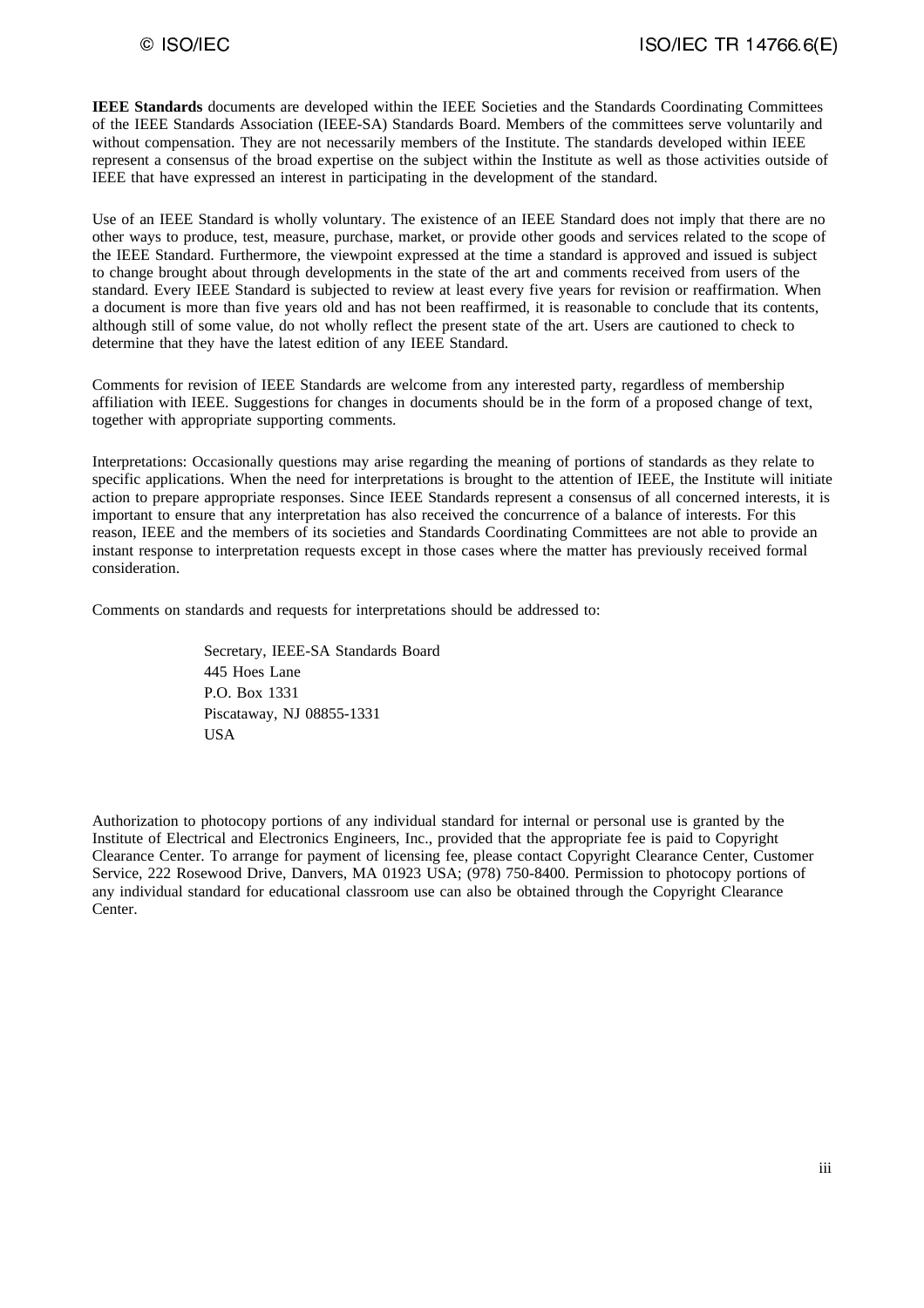# **Introduction**

[This introduction is not a normative part of P1494 Guide to POSIX National Profiles and Locales, but is included for information only.]

This technical report is intended to assist national standards bodies in developing POSIX National Profiles and Locales that address the cultural and linguistic requirements of their countries. It records some general advice on a recommended approach to the development and use of POSIX national profiles and locales.

This technical report introduces the reader to some of the terminology used in the international community to describe the principles, processes, and tools used in the localization of a POSIX conformant system.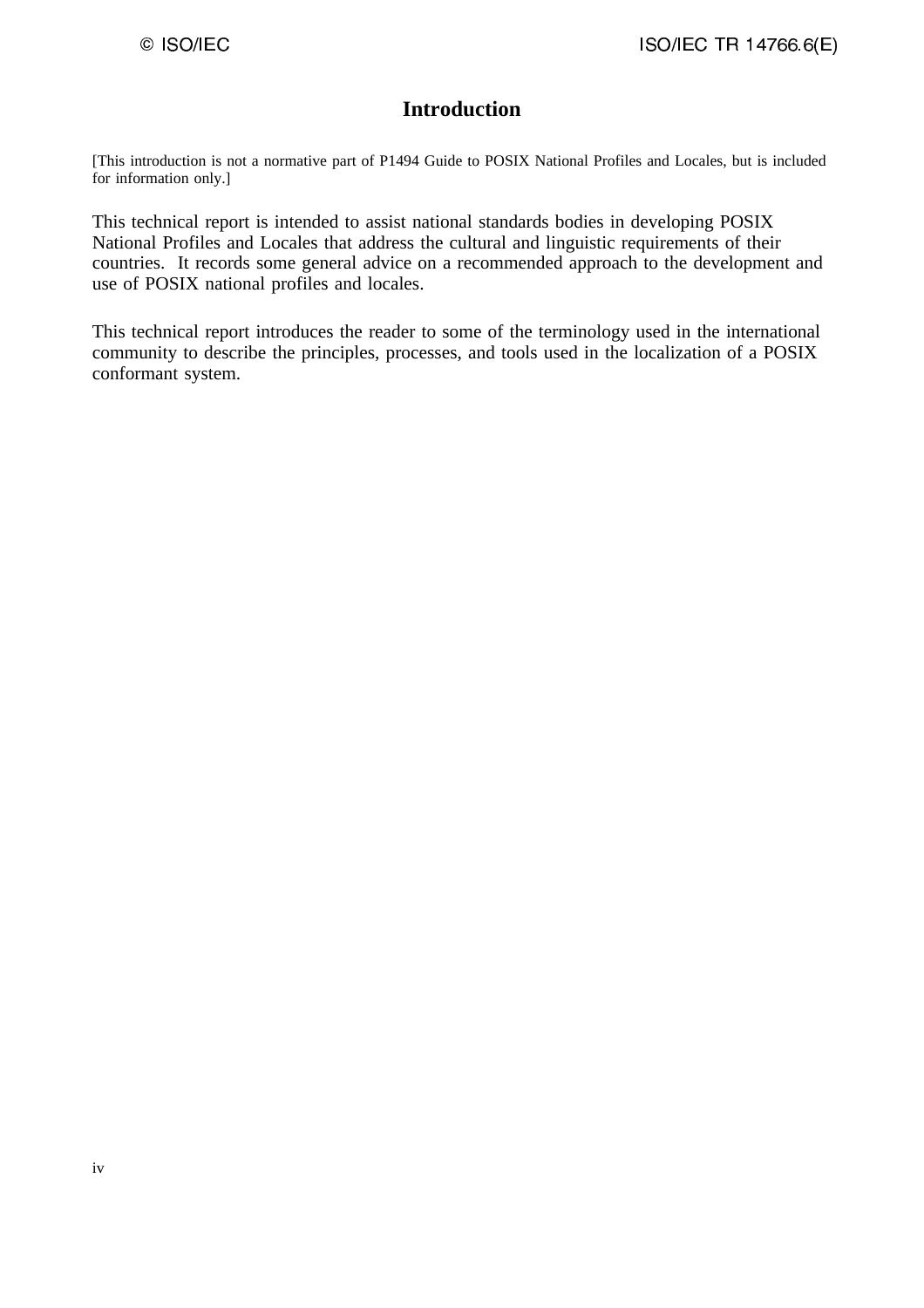ISO/IEC TR 14766 / IEEE Std 1494-200x was jointly prepared by the ISO/IEC JTC1/SC22/WG15 14766 Rapporteur Group and the IEEE P1494 Working Group, sponsored by the Portable Applications Standards Committee of the IEEE Computer Society. At the time this standard was approved, the membership of the joint working group was as follows:

#### **ISO/IEC JTC1/SC22/WG15 Officials**

Convener: Jim Oblinger

#### **14766 Rapporteur Group Officials**

Lead Rapporteur: David J. Blackwood Project Editor: Keld Jørn Simonsen

### **Portable Applications Standards Committee (PASC)**

Chair: Lowell Johnson Vice Chair: Joe Gwinn

#### **1494 Working Group Officials**

Chair: Prof. Nobuo Saito Vice Chair: David J. Blackwood Technical Editor: Keld Jørn Simonsen

#### **Working Group**

[*To be inserted from the iso14766@dkuug.dk mailing list plus all meeting attendees* ]

The following members of the balloting committee voted on this technical report:

[*To be inserted from the balloting list*]

When the IEEE-SA Standards Board approved this technical report on xx xxxxxxxx xxxx, it had the following membership:

[*To be pasted in by IEEE*]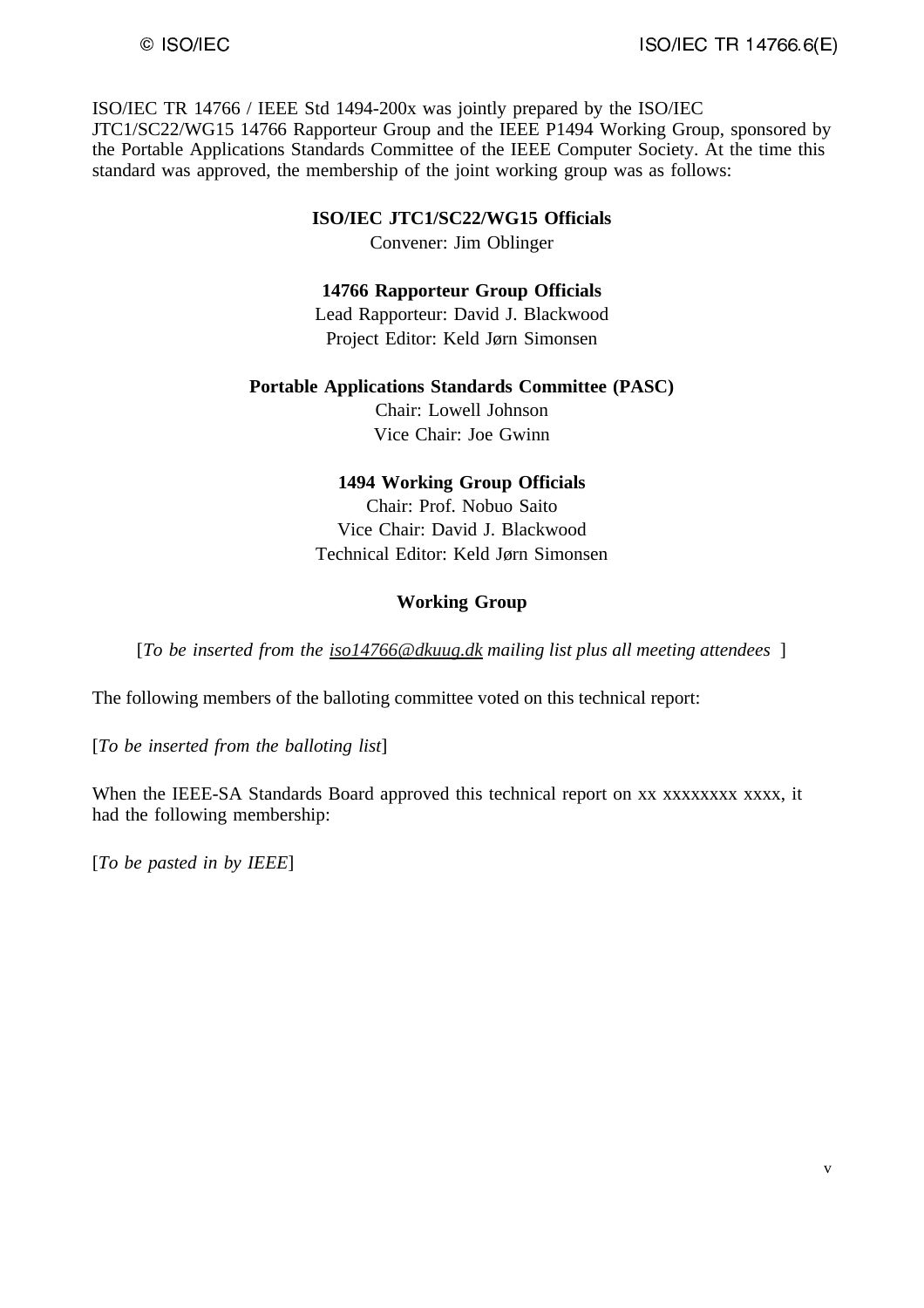### **CONTENTS Page**

| 1 Overview                                                                        | 1              |
|-----------------------------------------------------------------------------------|----------------|
| 1.1 Scope                                                                         | 1              |
| 2 General                                                                         | 1              |
| 2.1 References                                                                    | $\overline{c}$ |
| 2.2 Conformance                                                                   | $\mathfrak{Z}$ |
| 2.3 Methods                                                                       | 3              |
| 3 Terminology                                                                     | $\overline{4}$ |
| 3.1 Conventions                                                                   | 4              |
| 3.2 Definitions                                                                   | $\overline{4}$ |
| 3.2.1 Terms                                                                       | 4              |
| 3.2.2 Acronyms and abbreviations                                                  | 6              |
| 4 Purpose of National Profiles and National Locales                               | 6              |
| 4.1 Purpose of National Profiles                                                  | 6              |
| 4.2 Purpose of National Locales                                                   | 7              |
| 5 Concept of National Profiles                                                    | 8              |
| 5.1 The relationship to base standards                                            | 8              |
| 5.2 The relationship to Registration Authority                                    | 9              |
|                                                                                   |                |
| 5.3 Principles of National Profile Content                                        | 9              |
| 5.3.1 General Principles                                                          | 9              |
| 5.3.2 Principles of National Profile Content                                      | 9              |
| 5.3.3 Main elements of a National Profile Definition                              | 10             |
| 5.4 Conformance testing                                                           | 10             |
| 5.5 Conformance requirements of POSIX National Profiles                           | 11             |
| 5.6 Implementation Conformance                                                    | 12             |
| 5.6.1 General                                                                     | 12             |
| 5.6.2 Requirements                                                                | 12             |
| 5.7 Using Publicly Available Specifications                                       | 12             |
| 5.8 POSIX Application Conformance for National Profiles                           | 13             |
| 5.8.1 <national body=""> Conforming POSIX Application</national>                  | 13             |
| 5.8.2 <national body=""> Conforming POSIX Application Using Extensions</national> | 13             |
| 6 Contents of National Profile                                                    | 13             |
| 7 Concept of National Locale                                                      | 15             |
| 8 Contents of National Locale                                                     | 15             |
| 8.1 Contents of character classification and transformation                       | 15             |
| 8.2 Contents of numeric format                                                    | 16             |
| 8.3 Contents of monetary format                                                   | 16             |
| 8.4 Contents of collating sequence                                                | 16             |
| 8.5 Contents of collating sequence                                                | 16             |
| 8.6 Contents of messages                                                          | 17             |
| 9 Using locale templates                                                          | 17             |
| 9.1 internationalization data collections                                         | 18             |
| 9.2 reorder-after technique                                                       | 18             |
| 10 Concept of Charmap                                                             | 18             |
| 11 Contents of Charmap                                                            | 19             |
| Annex A. POSIX locale extract                                                     | 20             |
| Annex B. Symbolic character names                                                 | 20             |
| Annex C. Convenient tools for producing National Locale                           | 20             |
| Annex D. Use of ISO/IEC 10646 in POSIX standards                                  | 22             |
|                                                                                   |                |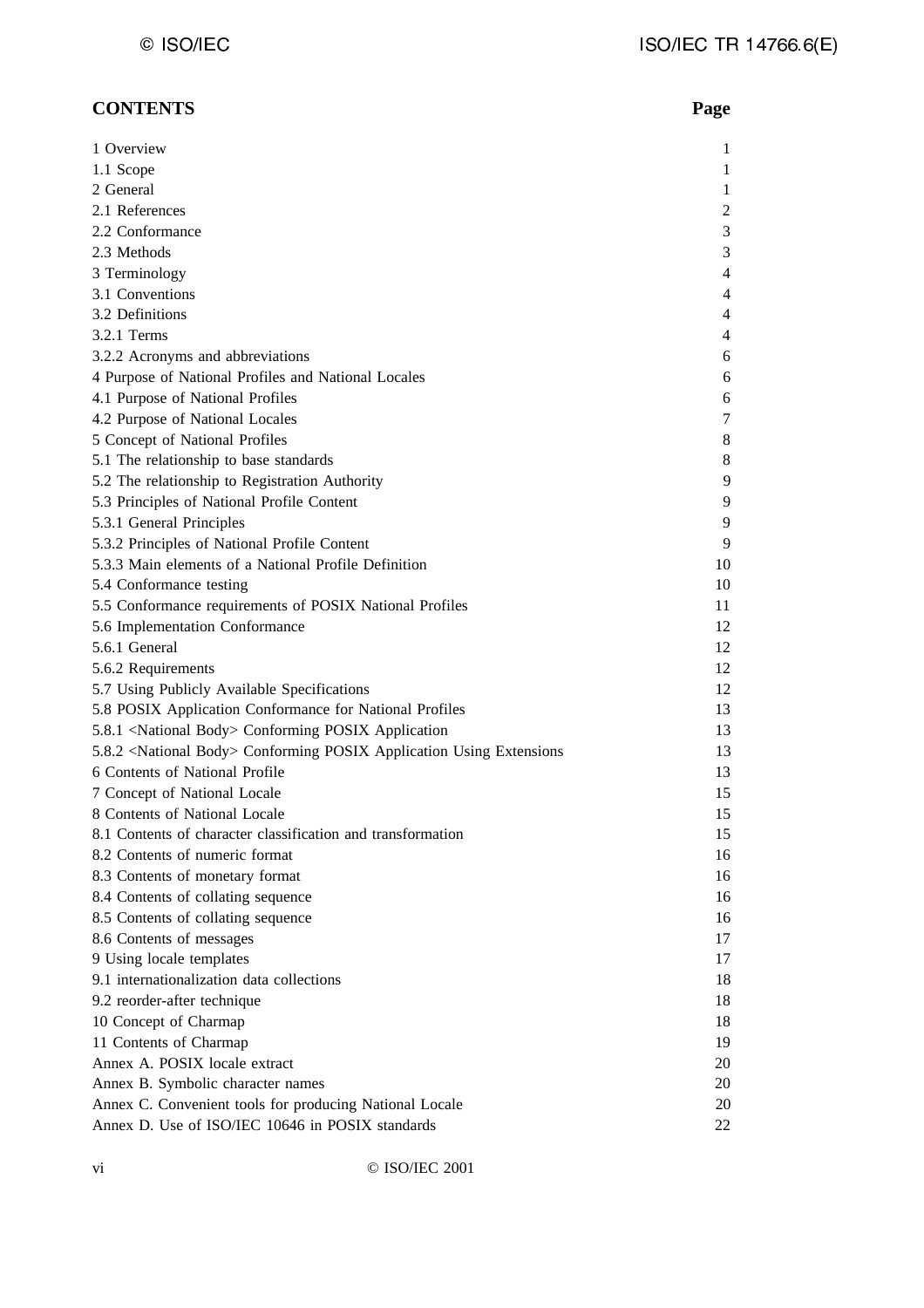| Annex E. Registry data                        | 27 |
|-----------------------------------------------|----|
| Annex F. Examples of National Profile - Japan | 28 |
| Annex G. Examples of National Locale - Norway | 28 |
| <b>Bibliography</b>                           | 28 |
| Index                                         | 28 |

# **Information Technology - Guidelines for POSIX National Profiles and National Locales**

# **1 Overview**

# **1.1 Scope**

This Technical Report provides guidelines for ISO Member Bodies in the process of making POSIX National Profiles and National Locales for the ISO/IEC 9945 series of POSIX standards.

POSIX National Profiles provide requirements for making POSIX suitable for the culture, by specifying options needed of the POSIX standards and national standards to be applied. Implementers can then comply with the POSIX National Profile to make their product suited for the market, and ISO member bodies can facilitate procurement by making POSIX National Profiles that are national standards. Users can obtain products that are suited for their needs and with consistent behaviour across applications and platforms. A POSIX National Profile may include National Locale specifications.

National Locales specify options to POSIX standards in POSIX locale format, on data that varies culturally. Applications can be written in an internationally portable way by removing hard-coded culturally dependent data or functions, and using the POSIX National Locale data instead. Implementers can, using the National Locales, be relieved from specifying the often very complex internationalization data themselves and instead rely on a credible source such as the ISO Member bodies. Users can benefit from products that are suited for their cultural needs and obtain consistent behaviour across applications and platforms. ISO member bodies can facilitate this process and provide procurement specifications via national standards for National Locales.

Note: Hereafter through this document, for simplicity of wording, the word National Profile is used as synonym of the word POSIX National Profile, unless otherwise stated.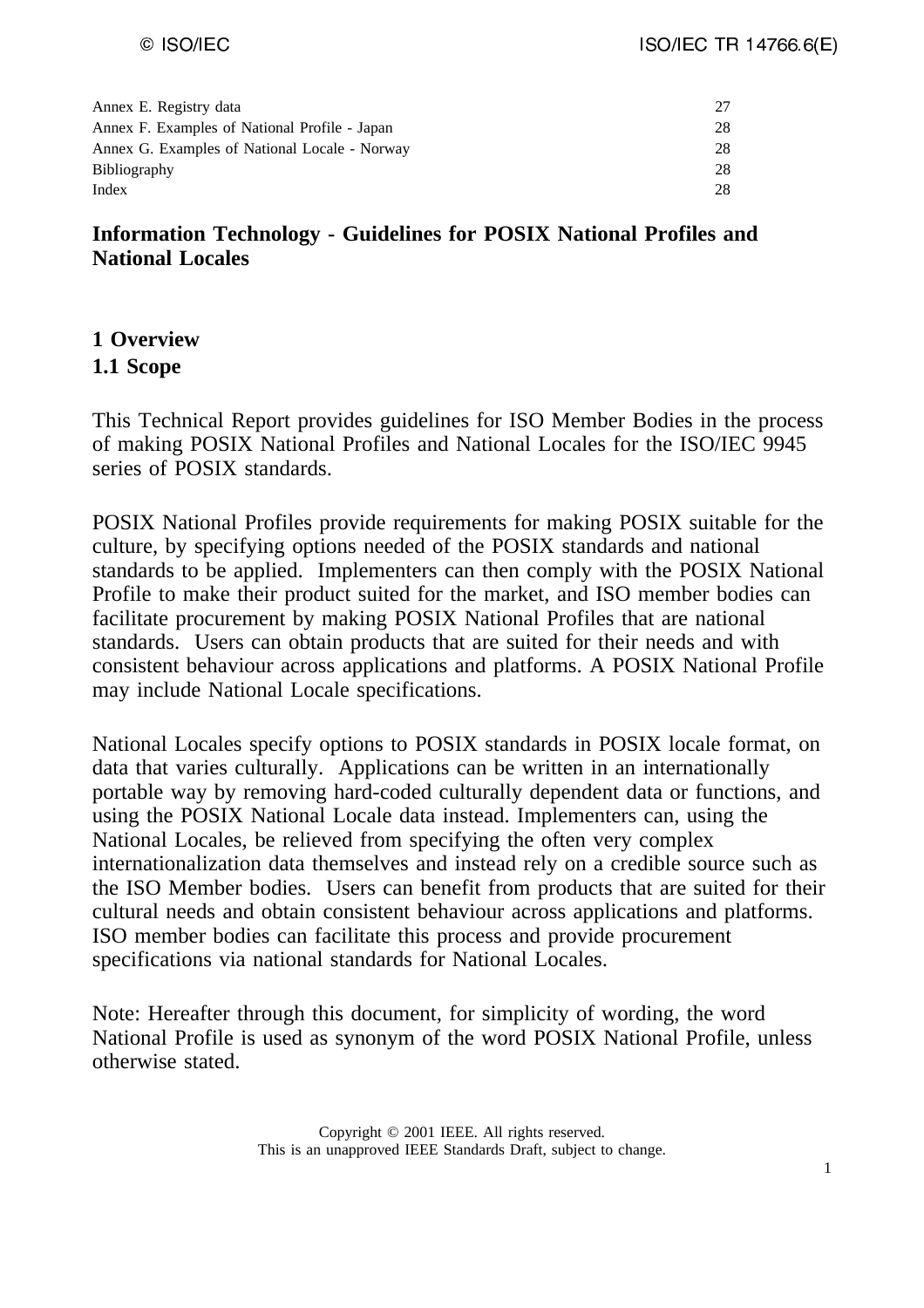# **2 General**

# **2.1 References**

The following normative documents contain provisions, which, through reference in this text, constitute provisions of this Technical Report. For dated references, subsequent amendments to, or revisions of, any of these publications do not apply. However, parties to agreements based on this Technical Report are encouraged to investigate the possibility of applying the most recent editions of the normative documents indicated below. For undated references, the latest edition of the normative document referred to applies. Members of ISO and IEC maintain registers of currently valid International Standards.

ISO/IEC 9945-1:1996, *Information technology - Portable Operating System Interface (POSIX) - Part 1: System Application Program Interface (API) [C Language].*

ISO/IEC 9945-2:1993, *Information technology - Portable Operating System Interface (POSIX) - Part 2: Shell and Utilities.* 

ISO/IEC 646:1991, *Information technology - ISO 7-bit coded character set for information interchange.*

ISO/IEC 2022:1994, *Information technology - Character code structure and extension techniques.*

ISO 4217:1995, *Codes for the representation of currencies and funds.*

ISO 8601:1988, *Data elements and interchange formats - Information interchange -Representation of dates and times.*

ISO/IEC 10646-1:2000, *Information technology - Universal Multiple-Octet Coded Character Set (UCS)*

ISO/IEC 14651, *Information technology - International string ordering - Method for comparing character strings and description of a default tailorable ordering.*

ISO/IEC 8859, *Information technology - 8-bit single-byte coded graphic character sets - Part 1, .., 10, 13, 14, 15.*

ISO/IEC Directives: 1997, *Procedures for the technical work of ISO/IEC JTC 1*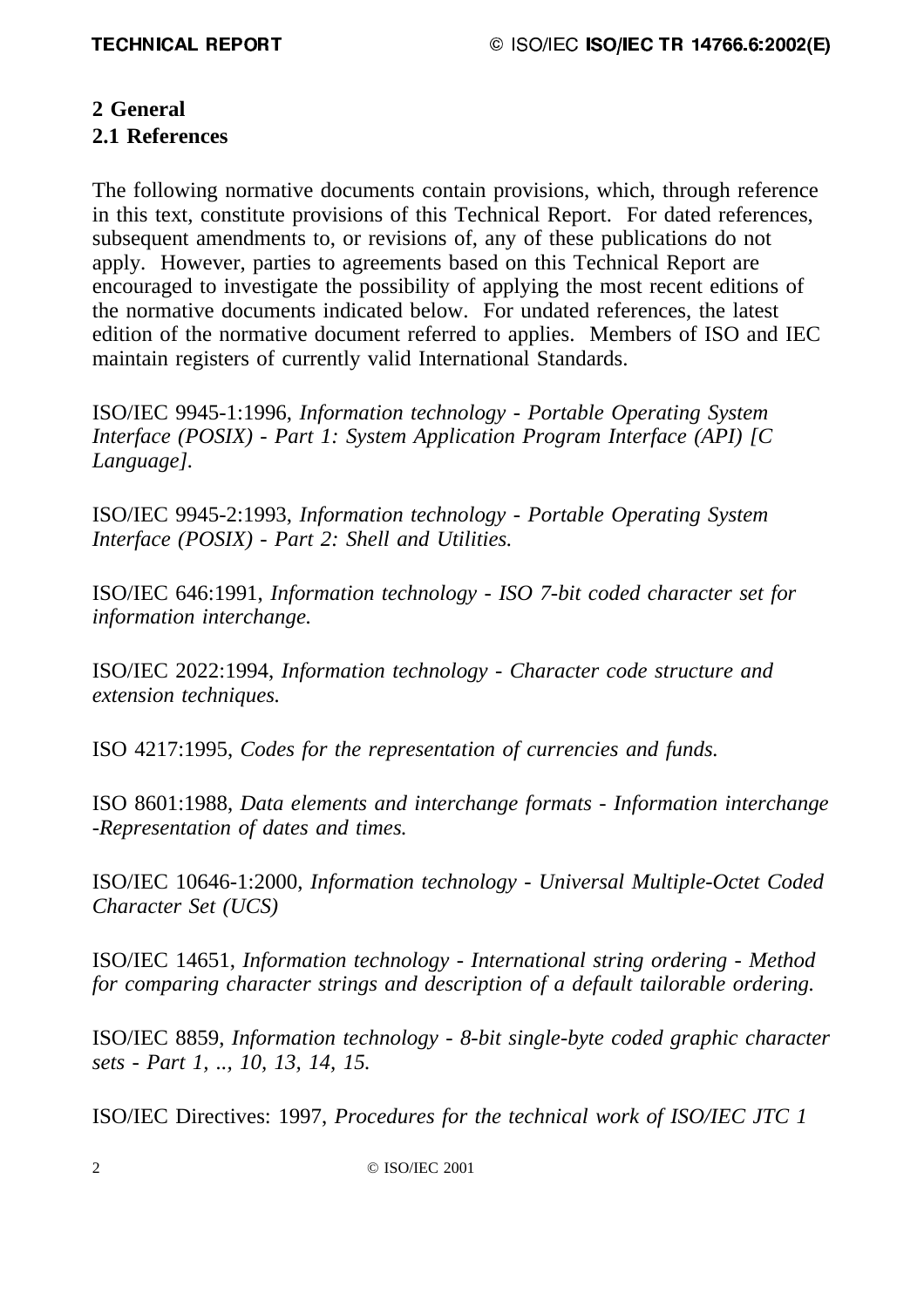*on information technology*.

ISO/IEC Directives Part 2, *Methodology for the development of International Standards.*

ISO/IEC Directives Part 3:1989, *Drafting and presentation of International Standards*.

ISO/IEC 9899:1999, *Information technology - Programming language − C.*

ISO/IEC TR 14262:1995, *Information technology - Guide to the POSIX Open Systems Environment.*

IEEE P1003.18/D13 (September 1996), *Information technology - POSIX Profile.*

IEEE Std 1003.23-1998 *IEEE Guide for Development User Organization Open System Environment (OSE) Profiles*.

ISO/IEC TR 10000-1:1998, *Information technology - Framework and taxonomy of International Standardized Profiles - Part 1: Framework.*

ISO/IEC TR 10000-2:1998, *Information technology - Framework and taxonomy of International Standardized Profiles - Part 2: Principles and Taxonomy for OSI Profiles.*

ISO/IEC TR 10000-3:1998, *Information technology - Framework and taxonomy of International Standardized Profiles - Part 3: Principles and Taxonomy for Open System Environment Profiles.*

ISO/IEC DTR 14652, *Information technology - Specification method for cultural conventions.*

ISO/IEC 15897:1999, *Information technology - Procedures for registration of cultural elements.*

ISO/IEC TR 11017:1998, *Information technology - Framework for Internationalization.*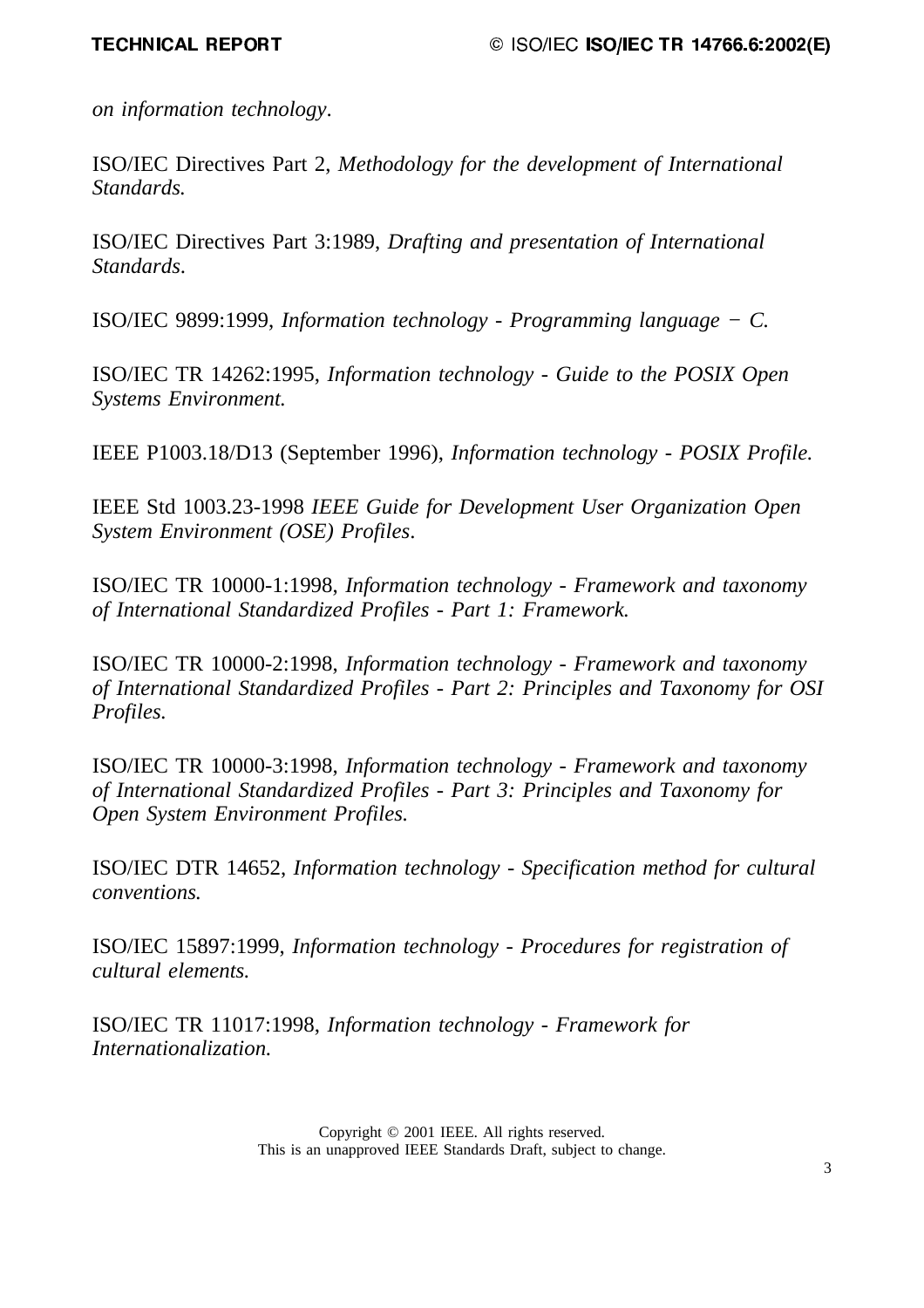# **2.2 Conformance**

In accordance with the precedent of ISO/IEC 14252: 1995, it is not appropriate to claim conformance to this Technical Report because it contains no mandatory requirements. Thus, conformance testing to this Technical Report is not applicable.

# **2.3 Methods**

Test methods are not applicable to a Technical Report.

For testing a National Profile with its National Locale, it is often a good idea to provide test data for some functionality, especially the collating specification. This could be done by providing an unsorted file and a correctly sorted file.

It will probably be unmanageable to provide a test suite for all of the standards referenced by a National Profile.

# **3 Terminology**

# **3.1 Conventions**

[Describe the specific editorial and typographical conventions used in the document, including the specific fonts used such as in section 7.]

# **3.2 Definitions**

# **3.2.1 Terms**

# **Profile**:

A set of one or more base standards, International Standardized Profiles (ISPs) and, where applicable, the identification of chosen classes, conforming subsets, options and parameters of those base standards, or ISPs necessary to accomplish a particular function (10000-1).

# **POSIX profile**:

A profile for an International Standard is a set of specifications of the parameters, the selections of the optional items and the recommendations of the implementation related matters. A POSIX Profile corresponds to the profile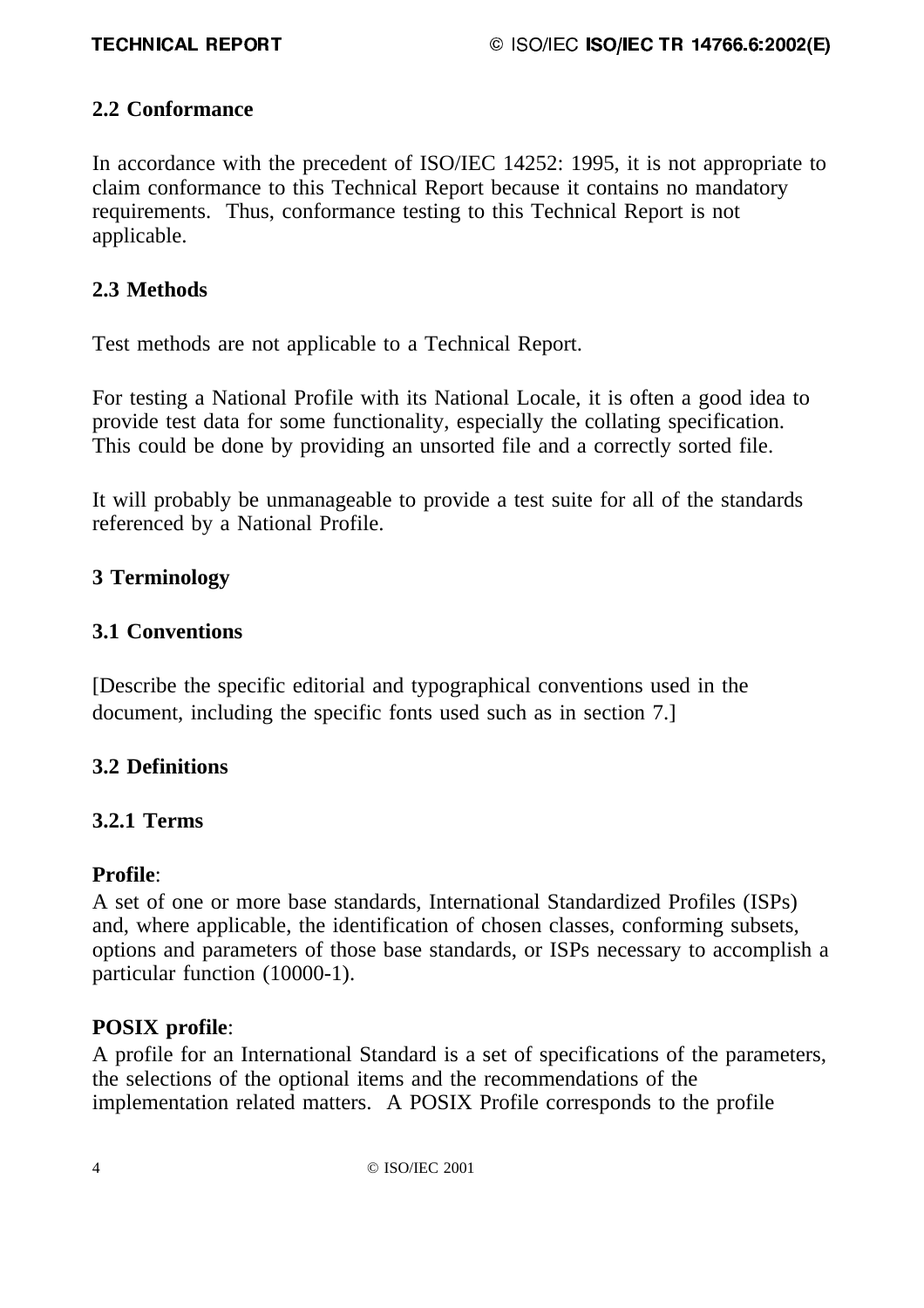concept for the POSIX International Standard.

# **POSIX National Profile**:

A POSIX National Profile is a POSIX profile that is strongly related to the cultural dependent aspects of POSIX. It also contains the definitions and recommendations for the usage of national or regional standards that support the handling of the national or area specific aspects, e.g. the use of the coded character sets.

# **POSIX National Locale**:

A National Locale is a part of a National Profile, which gives profile options in the POSIX localedef format.

# **Conformance to a POSIX National Profile**:

The concept of the degree of the preciseness of the coincidence between the specifications of a realized POSIX system and the POSIX National Profile. Since the POSIX National Profile is not necessarily included in the POSIX Profile, systems that conform to the POSIX National Profile may not pass the POSIX Conformance requirements.

# **National Standards Profile**:

A National Standards Profile (NSP) is a profile of an international standard or set of international standards, possibly together with other specifications, that is adopted by an ISO member body as a national standard.

# **Internationalization (I18N)**:

A process of producing an application platform or application that is easily capable of being localized for (almost) any cultural environment. (Note that an internationalized information system does not have a dependency on any specific culture, unless it is localized to that selected culture.) (TR 11017)

# **Localization (L10N)**:

A process of adapting an internationalized application platform or application to a specific cultural environment. In localization, the same semantics are preserved, while the syntax may be changed. *(TR 11017)* 

# **Portability (source code)**:

The ability that an application can perform with same results on different application platforms, without changing the program source code.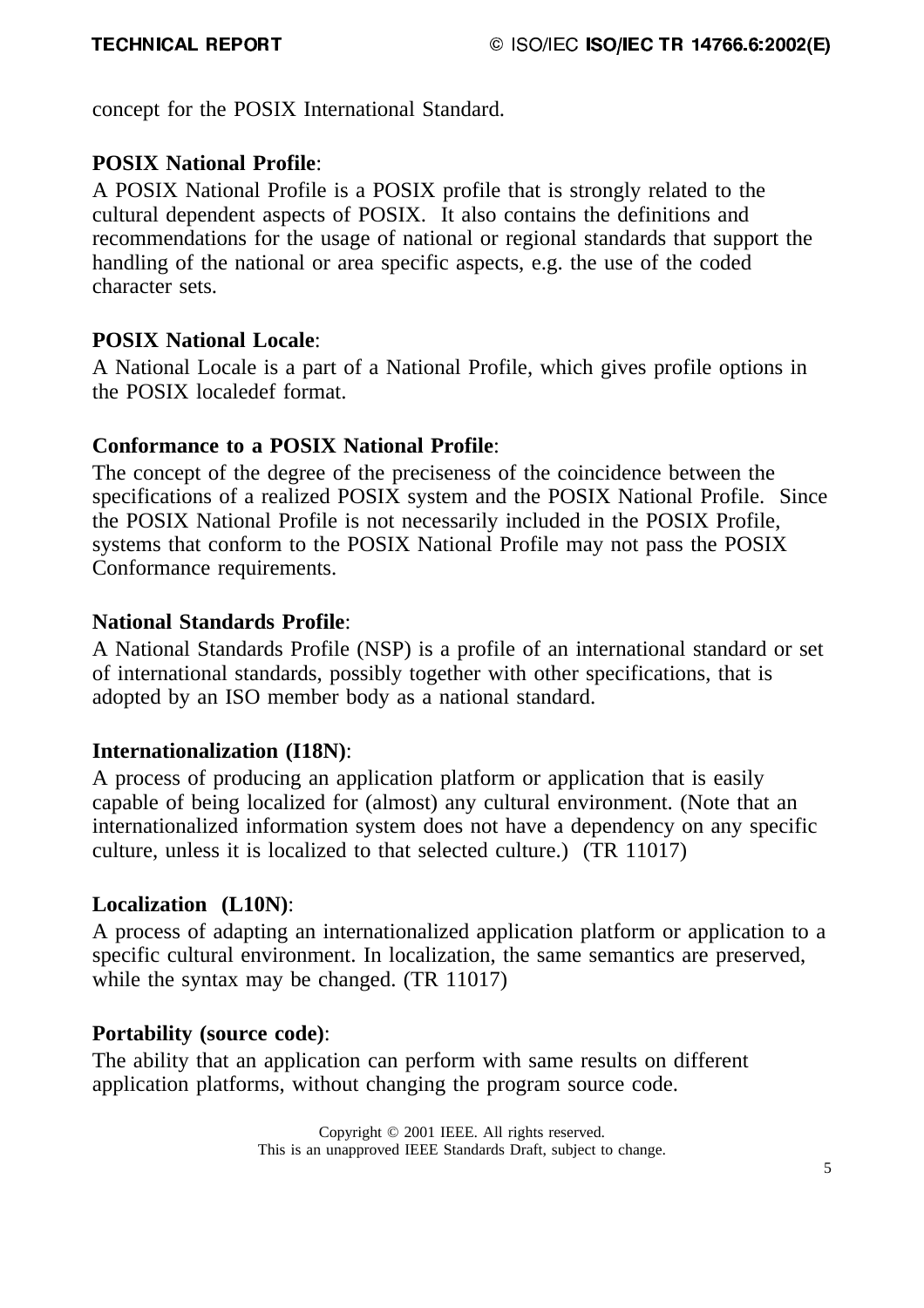# **Locale**:

The definition of the subset of the environment of a user that depends on language and culture conventions. (9945-2)

# **Localedef**:

[Insert definition of localedef.]

# **Charmap**:

A character set description file, for use with a locale. (9945-2)

# **International Standardized Profile**:

An internationally agreed-to, harmonized document that describes one or more profiles (10000-1).

# **3.2.2 Acronyms and abbreviations**

DTR: Draft Technical Report

FDIS: Final Draft International Standard

I18N: Internationalization

ISP: International Standardized Profile

JTC: Joint Technical Committee

L10N: Localization

NSP: National Standards Profile

OSI: Open Systems Interconnection

PAS: Publicly Available Specification

TR: Technical Report

UCS: Universal Multiple-Octet Coded Character Set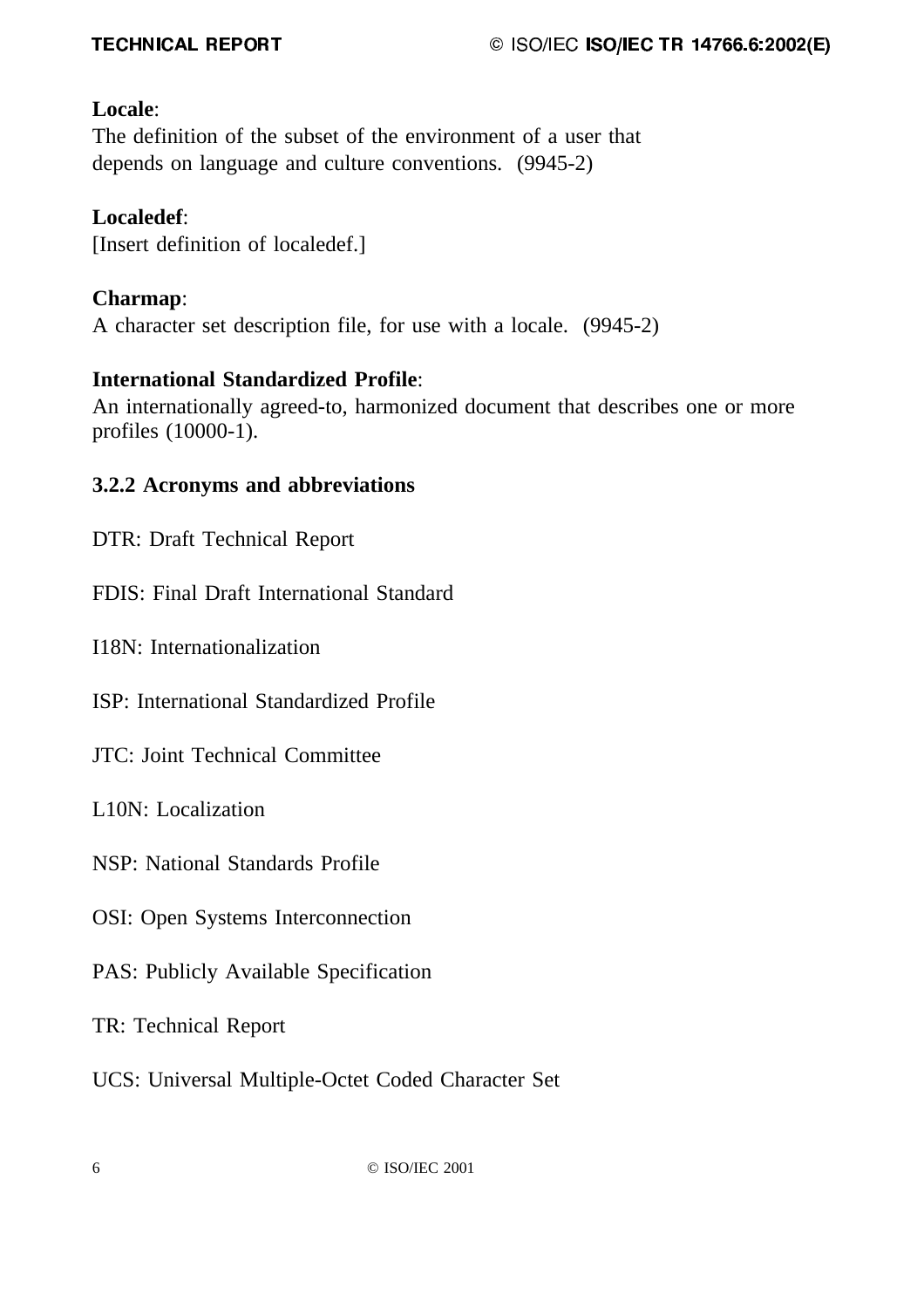# **4 Purpose of National Profile and National Locale**

# **4.1 Purpose of National Profiles**

National Profiles for POSIX international standards define culture and language-dependent adaptation and interpretation of POSIX for the following purposes:

- − National Profiles identify the base international and national or regional standards and clarifies the relationships among them.
- − National Profiles identify the base standards, together with appropriate cultural and language-specific classes, subsets, options and parameters, which are necessary to assure higher degree of portability.
- − National Profiles give detailed descriptions of locale-dependent functions that are out of the scope of the base International Standard that provides frameworks for internationalization so that national bodies can define appropriate language and cultural dependent adaptation and interpretation based on it.
- − National Profiles provide reference systems, on top of which cultural and language-dependent applications can be built to promote POSIX standards among users and vendors,
- − National Profiles promote the development of conformance tests that produce consistent results for the systems compliant with POSIX and a given National Profile.

Various bodies throughout the world are undertaking work in the definition of National Profiles for POSIX based international standards.

These guidelines for POSIX National Profile writers has been developed by SC22/WG15 and IEEE PASC to make the development of National Profiles consistent and the harmonization of the National Profiles easier by defining the following:

− Define style, documentation scope and classification scheme for National Profiles.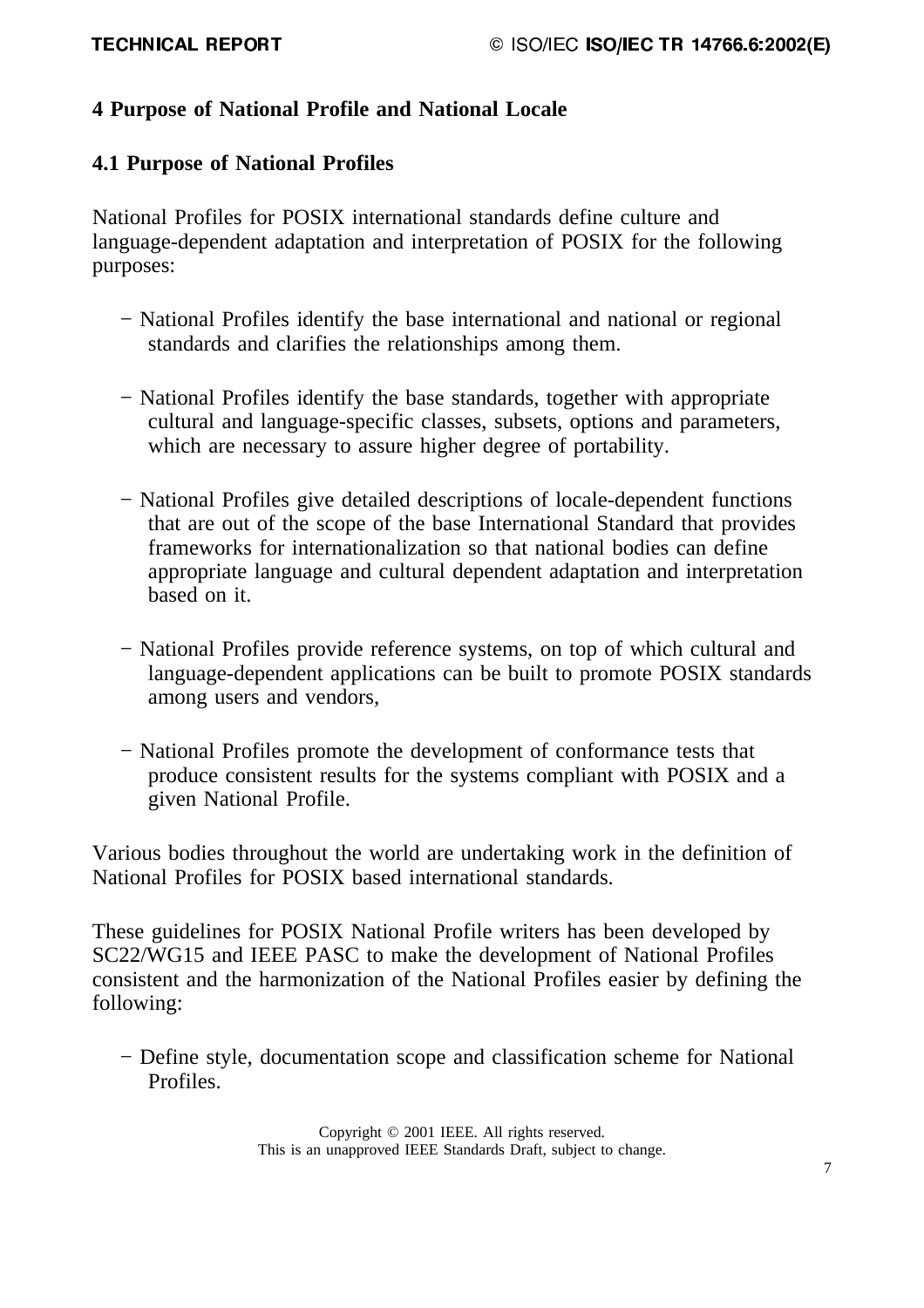- − Define those items that should be included in National Profiles.
- − Define those items that should not be included in National Profiles.

# **4.2 The purpose of the National Locale**

The purpose of the National Locale is to specify values for a given culture, country and language, so that users can refer to this locale and obtain consistent behaviour across hardware and software platforms conforming to this locale. It is expected that many national standardization organizations will make national standards of their locales that can then be used also for procurement.

The National Locale will in most cases build on already existing national standards, for example on formatting and collation, but will sometimes reflect customary specifications, for example for date and time there often does not exist an adequate national standard.

# **5 Concept of National Profiles**

POSIX is an Open System Environment (OSE) platform. An Application Environment Profile (AEP) is a set of parameters and the selection of options for the base standards included in an OSE to support the execution of application programs for a given application field. It includes the parameters and option selections for the relevant base standards such as the platform standards like POSIX and application specific standards like GKS, SQL and so on.

A National Profile for a specific cultural region or a nation is a set of parameters and option selections for several base standards like POSIX. These standards may be National Standards like JIS X0208, or they may be extensions to international standards. A National Profile cannot avoid such non-international standards because it should specify the local cultural aspects.

National Profiles cannot be considered International Standardized Profiles (ISPs) in the sense of ISO/IEC TR 10000-2, as they are not international but national in nature. Thus International Standardized Profiles cannot reference POSIX National Profiles, while the referencing from National Profiles to ISPs is possible.

Application Environment Profiles and National Profiles may be based on National Standards, and therefore it is necessary to coordinate these by defining the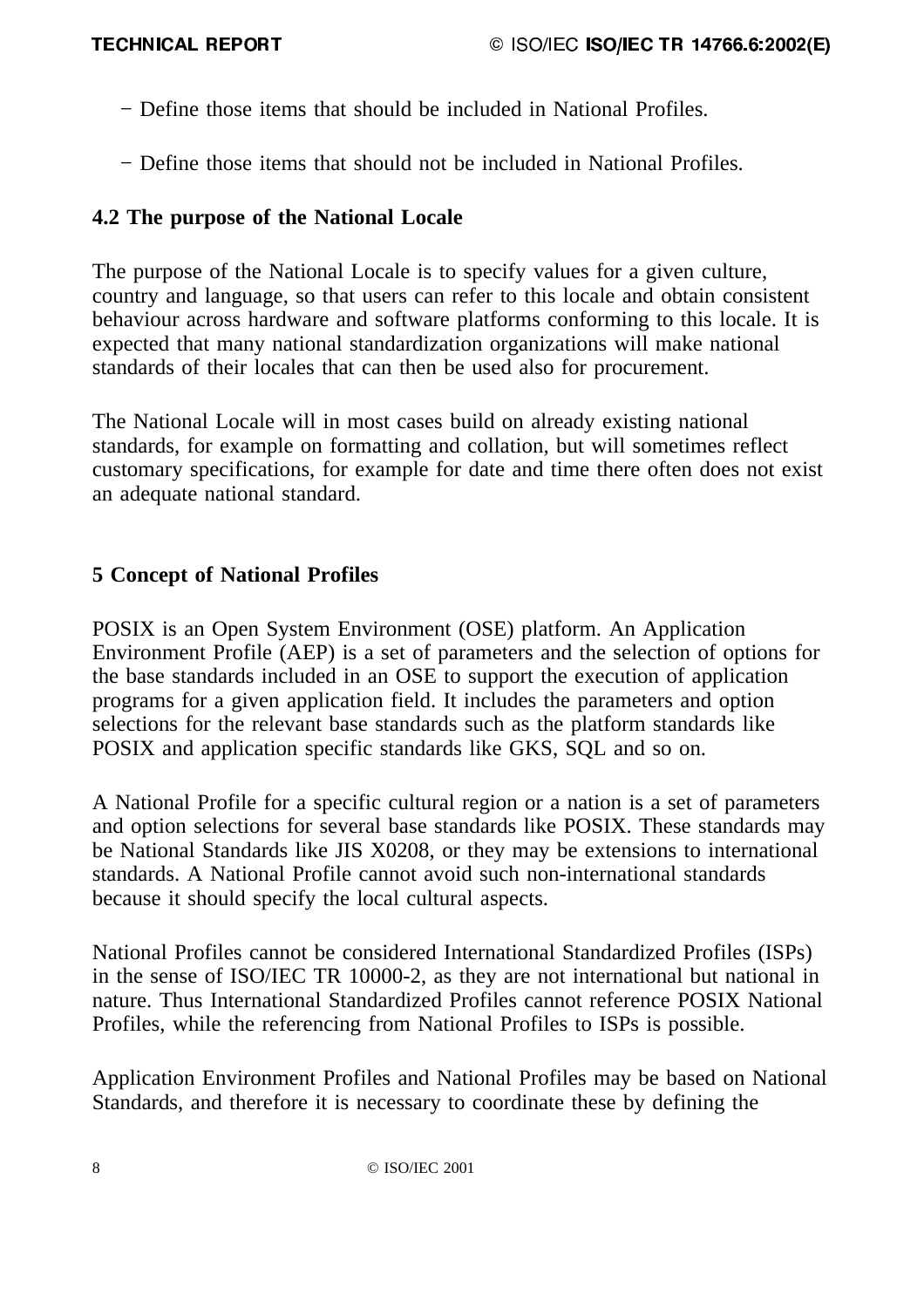parameters and option selections from the viewpoint of international harmonization to support international application portability and interoperability.

Given this fact, there are several levels of conformance both for a given POSIX application environment profile and a given POSIX National Profile as follows:

For Application Environment Profile:

1 Strictly Conforming POSIX Application for POSIX AEP

An application that can be executed for any parameters and options for POSIX.

2 ISO/IEC Conforming POSIX Application for POSIX AEP

An application that requires only specific POSIX related parameters and options.

3 ISO/IEC Conforming POSIX Application using Extensions for POSIX AEP

An application that requires not only specific POSIX related parameters and options but also other ISO/IEC standards and their international profiles.

For POSIX National Profile:

1 National Body Conforming POSIX Application for POSIX NP

An application that requires only the POSIX related parameters and options defined in POSIX National Profile.

2 National Body Conforming POSIX Application using Extensions for POSIX NP

An application that requires POSIX related parameters and options defined in POSIX National Profile, National Profiles for other ISO/IEC standards, and national body standards.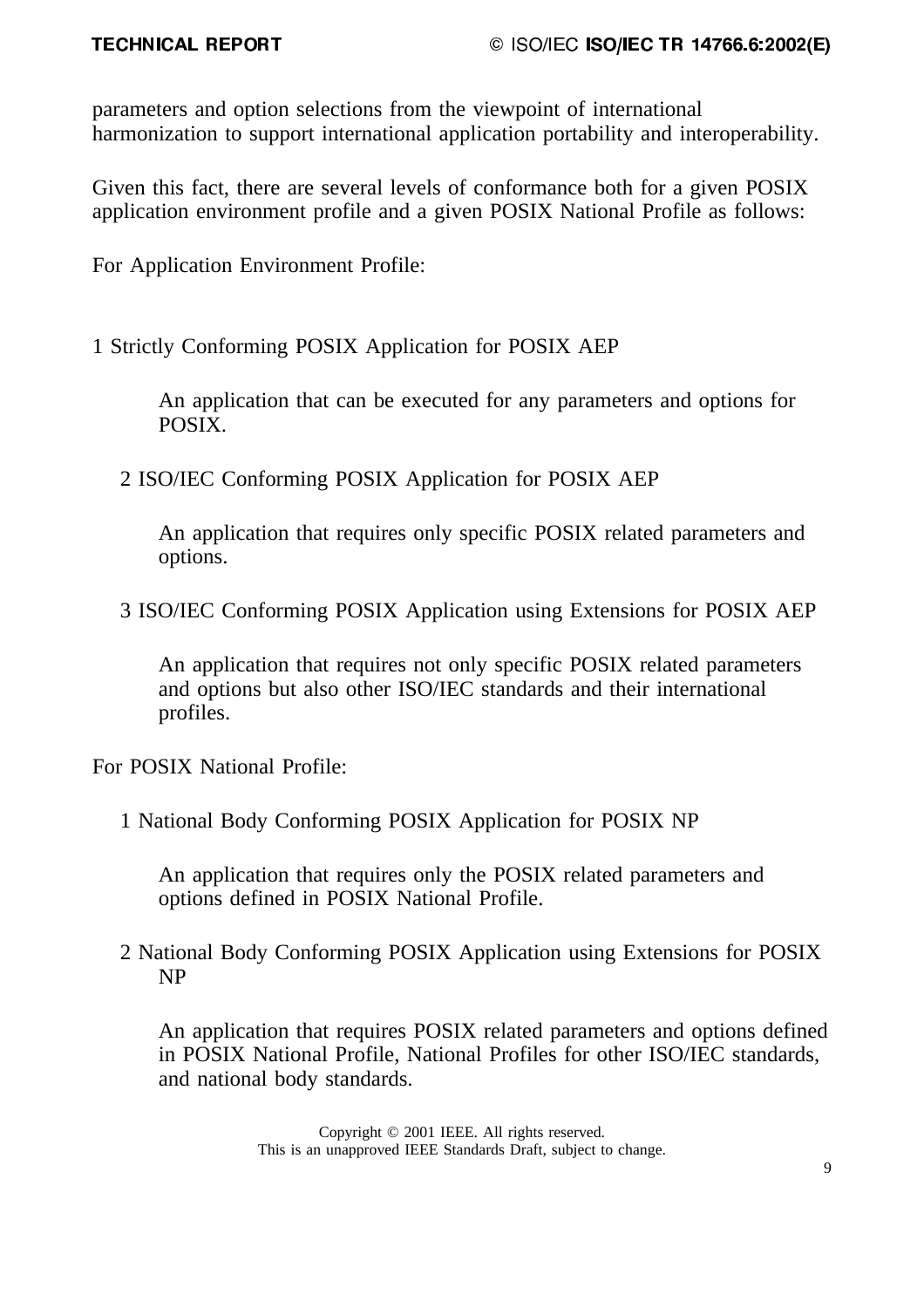# **5.1 The relationship to base standards**

Base standards specify procedures and formats that facilitate the development of internationally portable applications across many countries or regions. They may provide mechanisms for supporting language and culturally dependent (locale specific) aspects, hopefully in a locale-independent way as much as possible.

National Profiles promote the applicability of the base standards to specific countries or regions by defining how to use mechanisms specified in the base standards for a specific country or region with appropriate choices and values for options and parameters. National Profiles may also specify additional standards that are required for locale specific features support.

National Profiles shall not contradict base standards but shall make specific choices where options and ranges of values are available. The choice of the base standard options should be restricted so as to maximize the application portability across National Profiles, consistent with achieving the objectives of the National Profiles.

# **5.2 The relationship to Registration Authority**

Some objects specified in National Profile may be administered and registered to keep identification and to avoid conflict of values or names adopted by each of the countries.

The administration and registration of such objects may be performed by Registration Authorities, authorized by ISO/IEC JTC1, with the procedure recognized and agreed internationally. The ISO/IEC DIS 15897 registration standard provides registration mechanisms for POSIX profiles, POSIX locales and POSIX charmaps and lists of symbolic character names, "repertoire maps".

Note: contents of the ISO/IEC DIS 15897/ENV 12005 registration are available at http://www.dkuug.dk/cultreg/

The following locale objects specified in a National Profile should be registered and maintained by registration authorities.

- (a) Locale definitions and their names;
	- (b) Symbolic character names;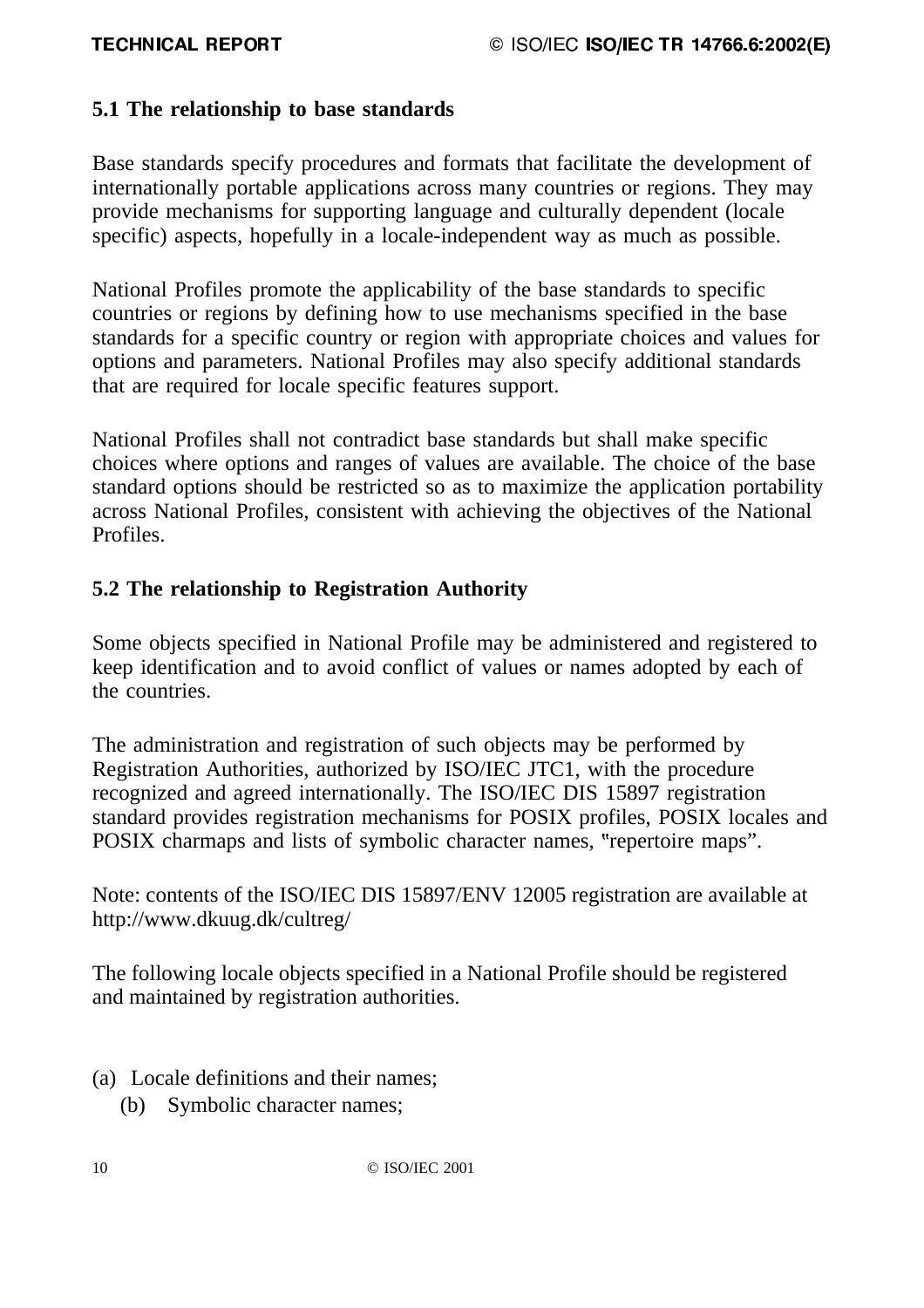- (c) Coded character set and their names;
- (d) Character class names.

# **5.3 Principles of National Profile Content**

# **5.3.1 General Principles**

General principles for a profile specified in ISO/IEC TR 10000-1, sub-clause 6.3 are applied to a POSIX National Profile.

# **5.3.2 Principles of National Profile Content**

A National Profile places a set of requirements that are useful in maximizing application portability for a specific country or region. It does not specify all of the functionalities of a system, but only that part relevant to the function being used for locale-specific operation.

The content of a National Profile shall be specified in a coded character set independent way where it is possible. When some requirements are recognized to be locale-specific but a National Profile can make no clear indication, it may include an informative guidance to implementers.

# **5.3.3 Main elements of a National Profile definition**

The definition of a National Profile shall comprise the following elements:

- (a) A definition of the scope of the country or regions for which the National Profile is defined, and of its purpose;
- (b) Normative reference to base standards, including precise identification of the actual texts of the base standards being used and of any approved amendments and technical corrigenda (errata), conformance to which is identified as potentially having an impact on achieving portability using the National Profile;
- (c) Normative and informative reference to any other relevant source documents, including National Body standards;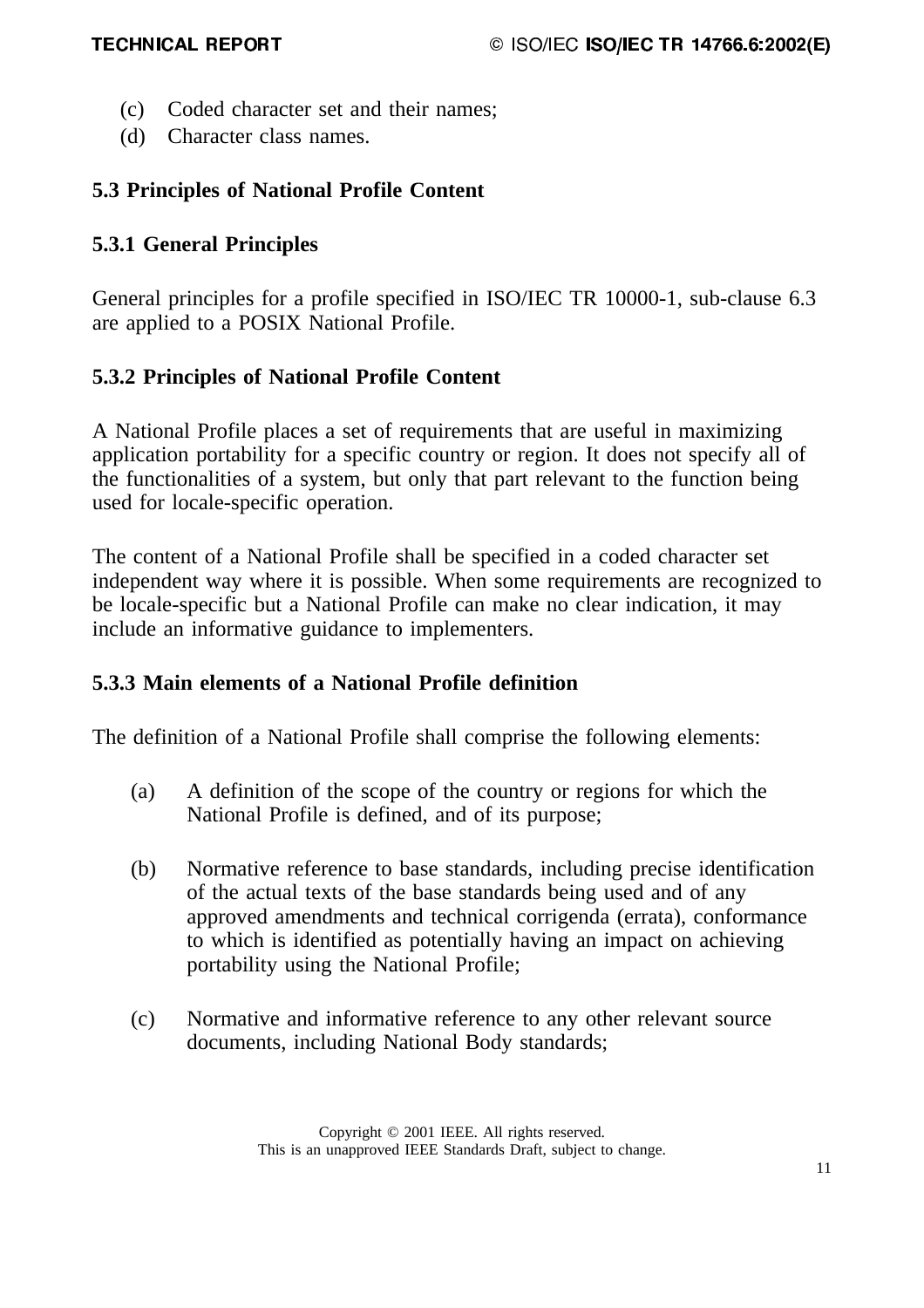- (d) Specification of the application or the function of each referenced base standards, covering recommendations on the choice of classes or subsets, and on the selection of options, ranges of parameter values, etc.;
- (e) Specification of the locale information of each referenced base standard;
- (f) A statement defining the requirements to be observed by systems claiming conformance to the National Profile.

# **5.4 Conformance Testing**

While a profile in and of itself is not a testable entity, the underlying infrastructure components are testable and the performance goals of the profile are measurable and therefore testable. The technical infrastructure of the profile is testable in both its accuracy of conformance to the pertinent standards and its ability to successfully address the cultural and linguistic requirements.

In testing a claim that a particular implementation conforms to a POSIX National Profile, a systematic approach should be taken, for example,

Testing individual claims of conformance to the base standards or specifications (Some or all of these claims may have been validated in a previous testing campaign.)

Testing the aggregation of all the claims of conformance to the base standards or specifications

This latter case may require that many interactions have test cases that may give rise to an unworkable number of tests being required. However, testing would be restricted to observable behaviour, which may be a subset of behaviour defined in a base specification.

Conformance testing per se does not guarantee interoperability; it is only a test of conformance to a set of test assertions based on the standard. One way to measure conformance is to develop a reference implementation of the particular standard or standardized profile.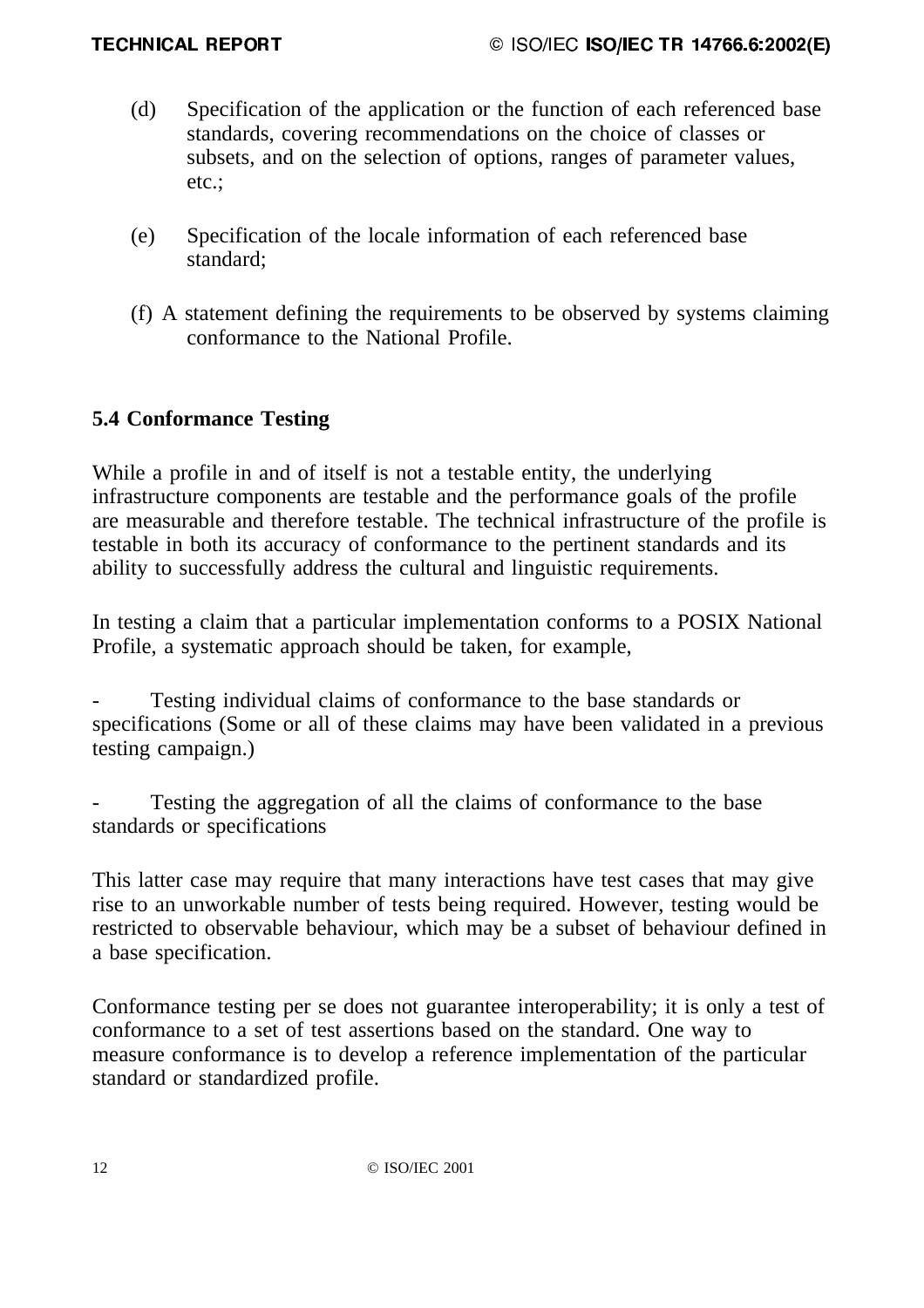The system then is "exercised" through the use of test scripts. The behaviour of the system is monitored and compared with the expected outcome from the reference implementation. The advantage of this approach is that many vendor products can be tested, thus spawning competition. If a reference implementation is not available, other conformance test methods

could be used, such as software unit testing, software qualification testing, and integrated hardware/software testing.

Although conformance testing does not ensure interoperability, such inter-working would be virtually impossible without conformance to standards. Interoperability testing is a matter for vendors and users, rather than standards setting organizations.

Many current standards have registered conformance tests. The JTC 1 administers an index of registers of conformance tests that is generally available. When a product is found on such a registry, it can be assumed that it has "passed" a battery of test procedures. The availability of test registries greatly simplifies the hardware/software qualification testing of a system, thus saving time and money for the developer.

# **5.5 Conformance requirements of POSIX National Profiles**

The concepts of implementation conformance and application conformance are incorporated in the concept of National Profiles. These conformances, which are defined in a National Profile, are applied only to an application platform, for interoperability and for portability of applications and data. A real system is said to exhibit conformance if it compiles with the requirements of applicable POSIX standards.

A National Profile shall address the following two topics:

- (a) Implementation conformance requirements (detailed in 6.6);
- (b) Application conformance requirements (detailed in 6.7);

These requirements are stated in a POSIX National Profile.

In order to conform to a National Profile, a system shall perform correctly all the capabilities defined in the base standards as mandatory and also any options of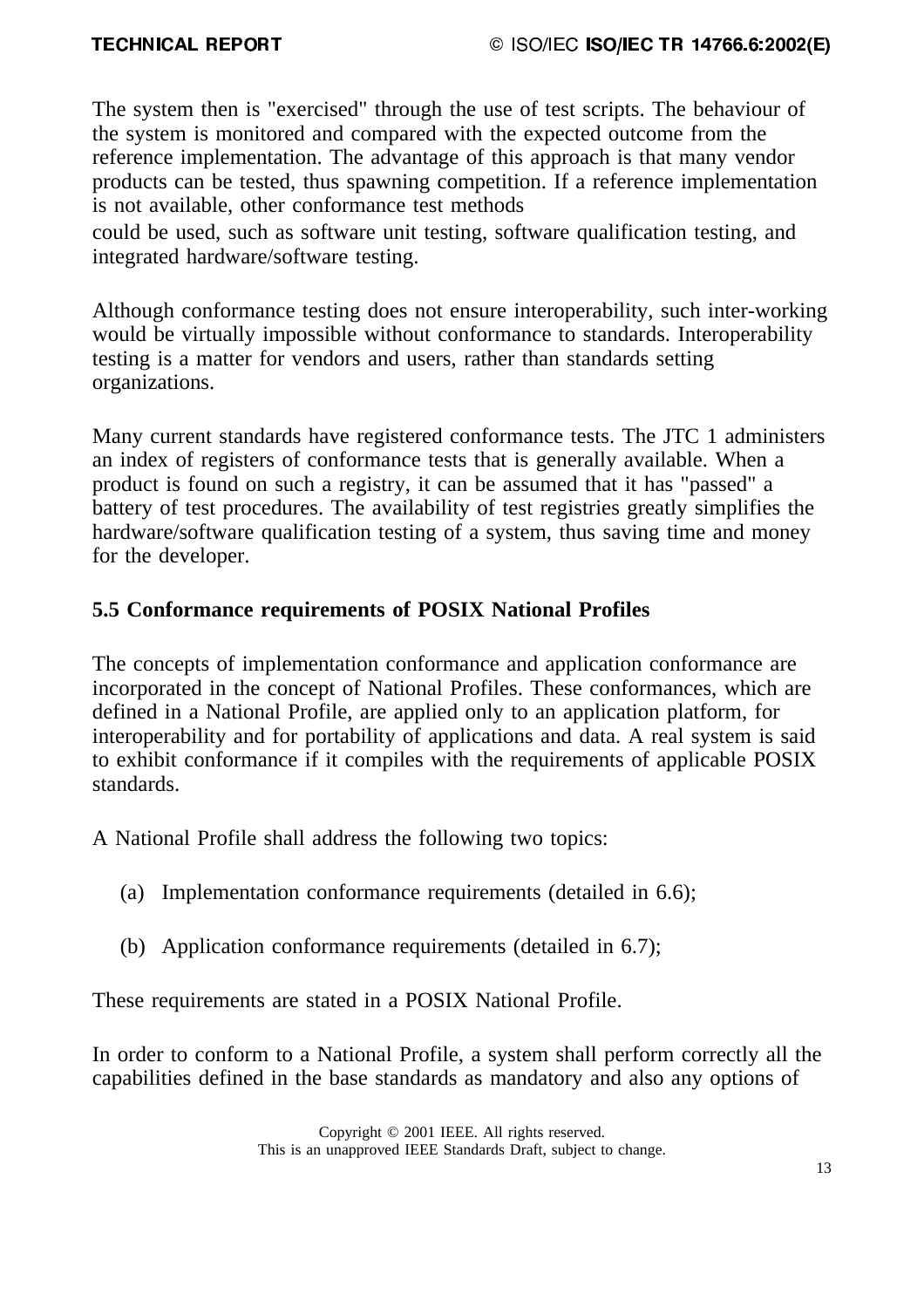the base standards that it claims to include. Conformance to a base standard in this context is conformance to a particular identified publication of a referenced base standard.

A National Profile shall be defined in such a way that testing of its implementation can be carried out in the most complete way possible given the available testing methodologies.

# **5.6 Implementation Conformance**

Once a POSIX National Profile has been developed, it is still necessary to document the implementation conventions associated with each of the selected standards and/or specifications. This final step is required to prevent interoperability problems.

# **5.6.1 General**

The choices of interfaces and functional behaviour made in a National Profile's implementation conformance requirements are specific to that National Profile and provide added facilities to the base standards.

The choices are not, therefore, arbitrary but need to be consistent with the purpose of the National Profile and consistent across the base standards referenced by it.

In order to avoid ambiguity between the National Profile and the base standards, the implementation conformance requirements of a National Profile shall be specified, where possible, by reference to the conformance requirements of the referenced base standards.

# **5.6.2 Requirements**

All systems claiming conformance to a National Profile shall support the required interface and functionality defined in the National Profile. The system may also provide additional functions or facilities that is not required by the National Profile.

# **5.7 Using Publicly Available Specifications**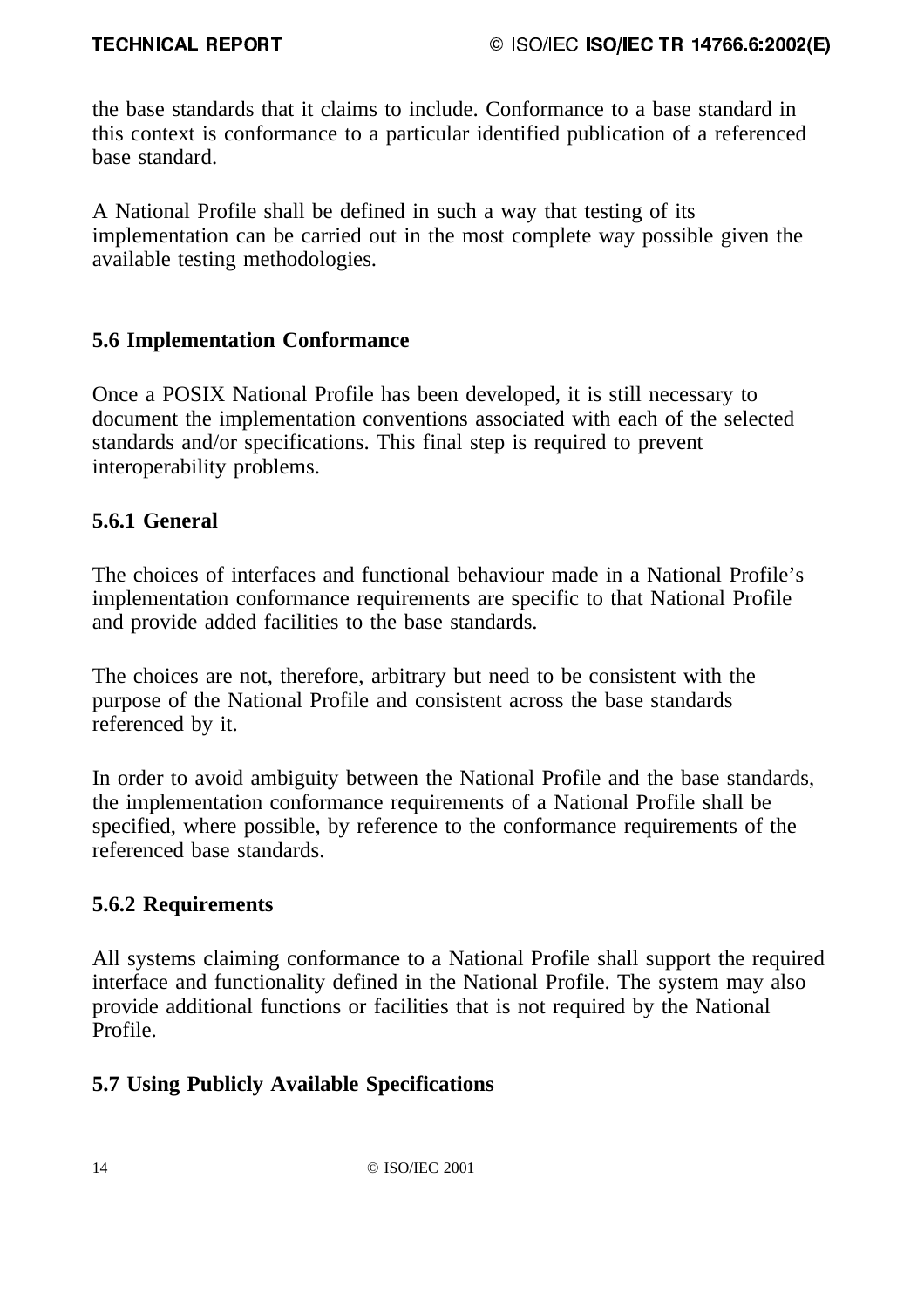Publicly Available Specifications (PAS) are specifications (e.g., industry profiles, de facto standards) that have been developed outside the approved process for open standards. For the purpose of this technical report, PASs are widely implemented and the documentation is available in the public domain. Examples of widely used PASs are the RFCs and standards from IETF. The JTC1 has recognized two procedures for incorporating PASs into standardized profiles. The first is to reference the PAS directly; the second is to convert the PAS into a formal standard and then reference that formal standard.

# **5.8 POSIX Application Conformance for National Profiles**

All POSIX applications claiming conformance to the National Profile shall use only language-dependent services for one or more of the Language Options defined in the National Profile and the facilities provided by the National Profile and referenced base standards, and shall fall within one of the following categories.

# **5.8.1 <National Body> Conforming POSIX Application**

A <National Body> Conforming POSIX Application requires only the parameters and options defined in the National Profile for the said National Body. Such an application shall include a statement of conformance that documents all options and limit dependencies, and all other <National Body> standards used.

# **5.8.2 <National Body> Conforming POSIX Application Using Extensions**

A <National Body> Conforming POSIX Application Using Extensions is an application that requires not only the parameters and options defined in the National Profile, but also other international standards and their profiles or other national standards for the said National Body. The national extensions shall only be with respect to cultural services. Such an application shall fully document its requirements for these extended facilities, in addition to the documentation required of a <National Body> Conforming POSIX Application.

# **6 Contents of National Profile**

A POSIX National Profile shall have the following structure: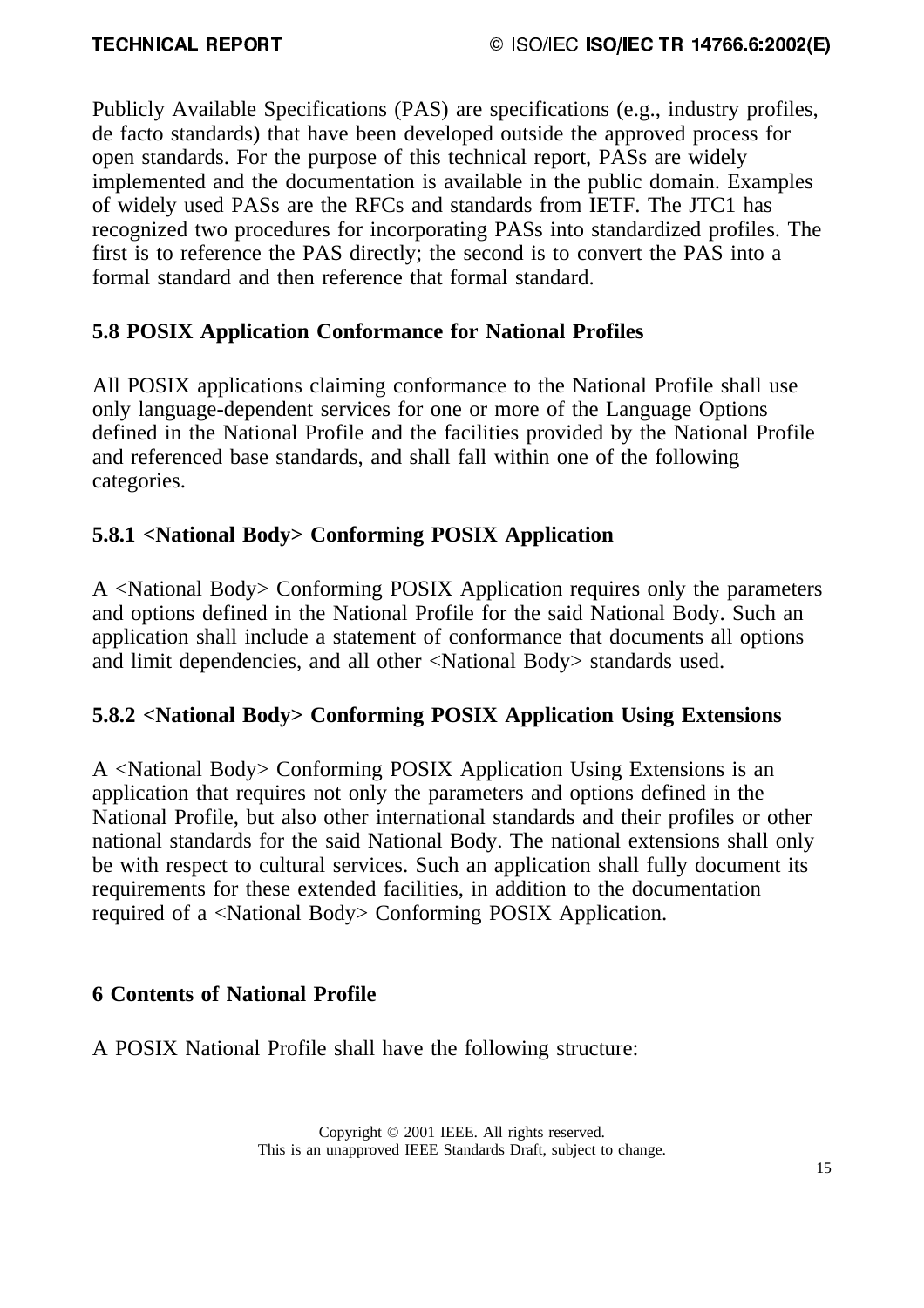### 3)54\$1768)9#%:"\$.<;>=@?AACBADFEGGHEIJ#K

1 General

1.1 Scope

The scope of the National Profile shall be described. Provision of this section is mandatory.

1.2 Normative Reference

The standards that are referred by the National Profile shall be listed. Provision of this section is mandatory.

1.3 Objectives

The objectives of the National Profile shall be described. Provision of this section is mandatory.

1.4 Conformance

1.4.1 Levels of conformance

If the National Body enacts some levels of conformance, the levels shall be specified. Provision of this section is mandatory.

1.4.2 System conformance

The requirements to the National Body conforming implementation shall be specified. Provision of this section is mandatory.

#### 1.4.3 Application conformance

The requirements to the National Body conforming application shall be specified. Provision of this section is mandatory.

#### 2 Registry

The names, which must not conflict with any other National Profile, shall be listed. The names described here shall be registered with ISO, when an official registration mechanism is established. Provision of this section is mandatory.

2.1 Locale names

The name of locales that are specified in the National Profile. Provision of this section is mandatory.

2.2 Symbolic name of characters

The list of extended character's symbolic names or the naming conventions for symbolic name of extended characters shall be specified. Provision of this section is mandatory.

2.3 Name of coded character sets

The name of coded character sets that are referred by the National Profile shall be listed. The names may be used for code conversion utilities and functions, also. Provision of this section is mandatory.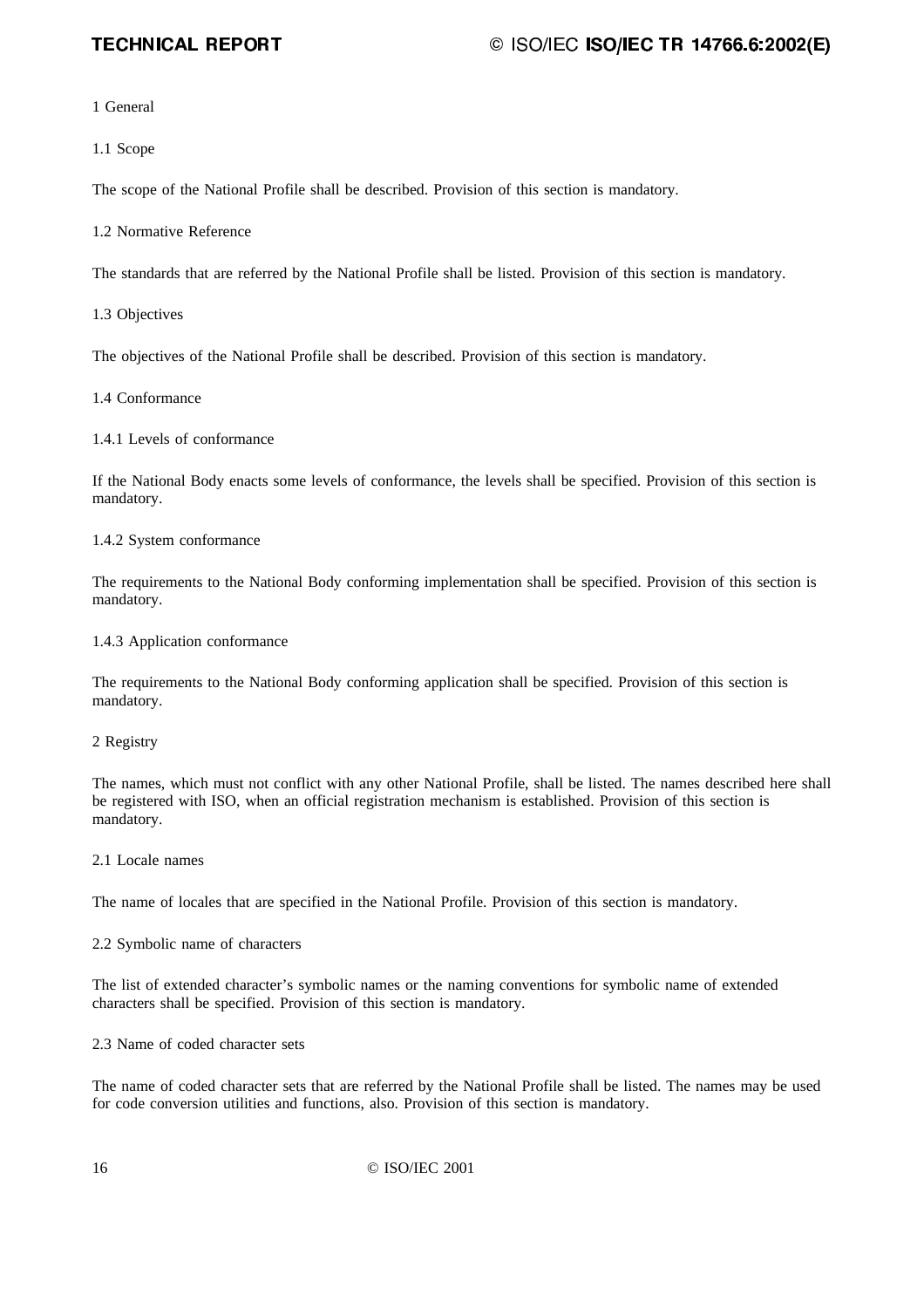### 3)54\$1768)9#%:"\$.<;>=@?AACBADFEGGHEIJ#K

#### 2.4 Character classes

If the National Body specifies extra character class in the LC\_CTYPE category, the names and descriptions shall be specified. This section is optional.

#### 2.5 Environment variables

If the National Body specifies environment variables that are not specified in the base standard, the names of the environment variables and their descriptions shall be specified. This section is optional.

3 Parameters

3.1 POSIX

The range of POSIX related parameters that are allowed by the National Profile should be specified. Provision of this section is mandatory.

#### 3.1.1 Charmap

The contents of Charmaps shall be specified. Provision of this section is mandatory.

#### 3.1.2 Locale definition

The contents of locale definitions shall be specified. Provision of this section is mandatory.

#### 3.1.3 System parameters

The range of values of following system parameters e.g. POSIX\_NO\_TRANC, NAME\_MAX, and NAME\_MAX shall be specified. Provision of this section is mandatory.

#### 3.2 C language

The range of C Language related parameters which are allowed by the National Profile shall be specified, e.g. CHAR\_BIT. Provision of this section is mandatory.

#### 4 Options

Options that are required to be implemented shall be specified.

#### 4.1 POSIX

The required optional facilities of the base standards shall be listed, e.g. the charmap option of the localedef utility. Provision of this section is mandatory.

#### 4.2 Programming language support

The facilities required with respect to programming language support, e.g. programming language C as defined in ISO/IEC 9899.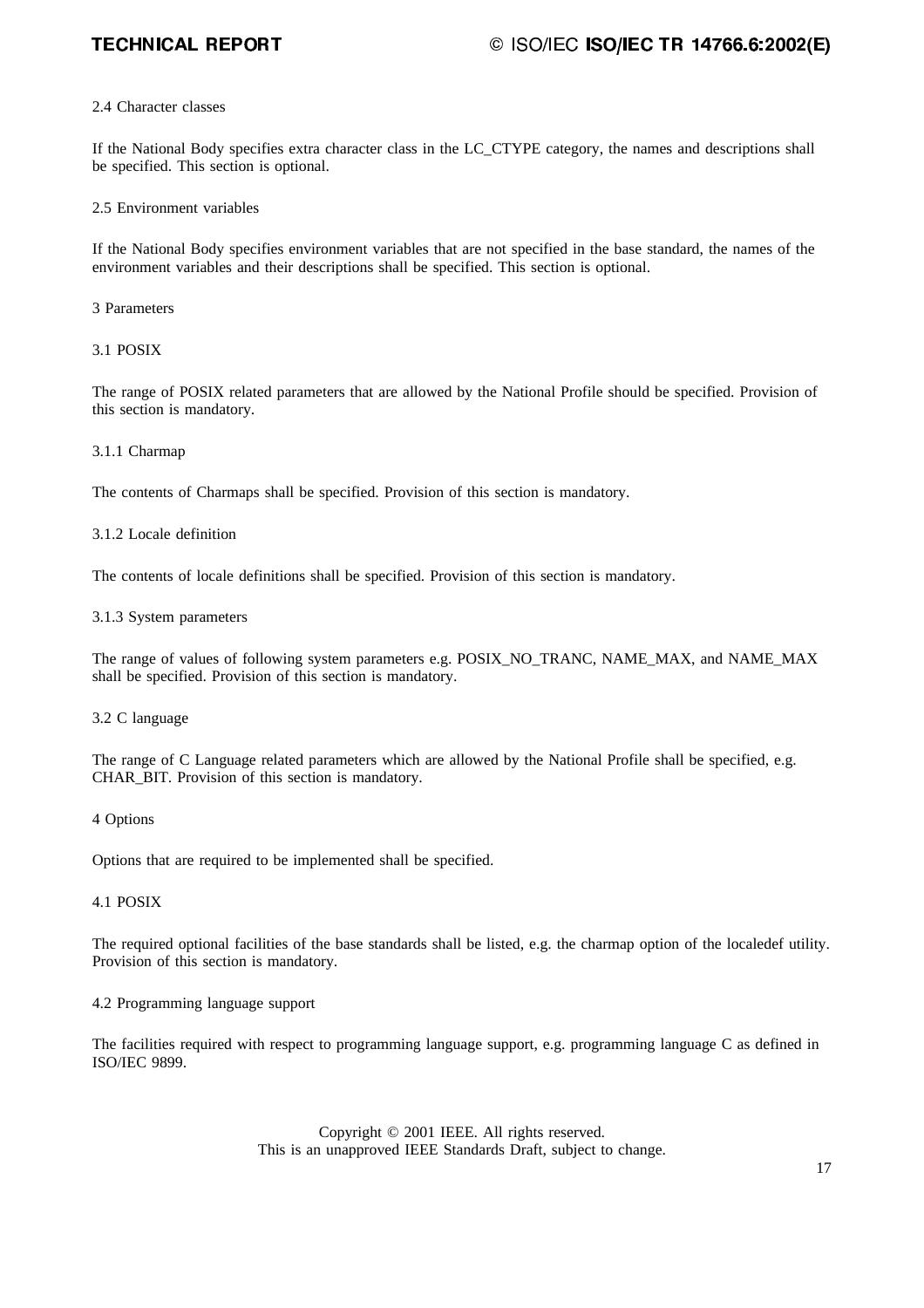### 3)54\$1768)9#%:"\$.<;>=@?AACBADFEGGHEIJ#K

#### 5 Error and exception handling

If the National Body specifies the error and exception handling of some functions, the methods shall be specified. This section is optional.

6 Extensions

6.1 POSIX extensions

If the National Body requires implementation of any enhanced facility, e.g. the addition of environment variables, functions, utilities and option parameters of utilities, the enhanced facilities shall be specified. Provision of this section is mandatory.

6.2 Other standards

If the National Body requires implementation of any standards other than POSIX standard to the National Body conforming systems, the standards shall be listed. Provision of this section is mandatory.

7 Data exchange

If the National Body specifies any formats or mechanism, or requires the implementation of additional standards, the facilities shall be specified. This section is optional.

7.1 Archive file format

Format of archive files, e.g. tar and cpio, shall be specified.

7.2 Identification of coded character set

The mechanism to identify coded character sets in a file shall be specified.

7.3 Protocols

Communication protocols that the National Body conforming implementation must implement shall be listed.

7.4 Profile for OSI

The profile that the National Body specified for OSI shall be referred.

7.4 Media

If the National Body has requirements for media used for data exchange, the requirements shall be specified.

Annex A Informative reference

If the National Body has any recommended parameters, options and extensions, these features should be listed in this section. This section is optional.

Annex B Notes and Rationale

© ISO/IEC 2001 18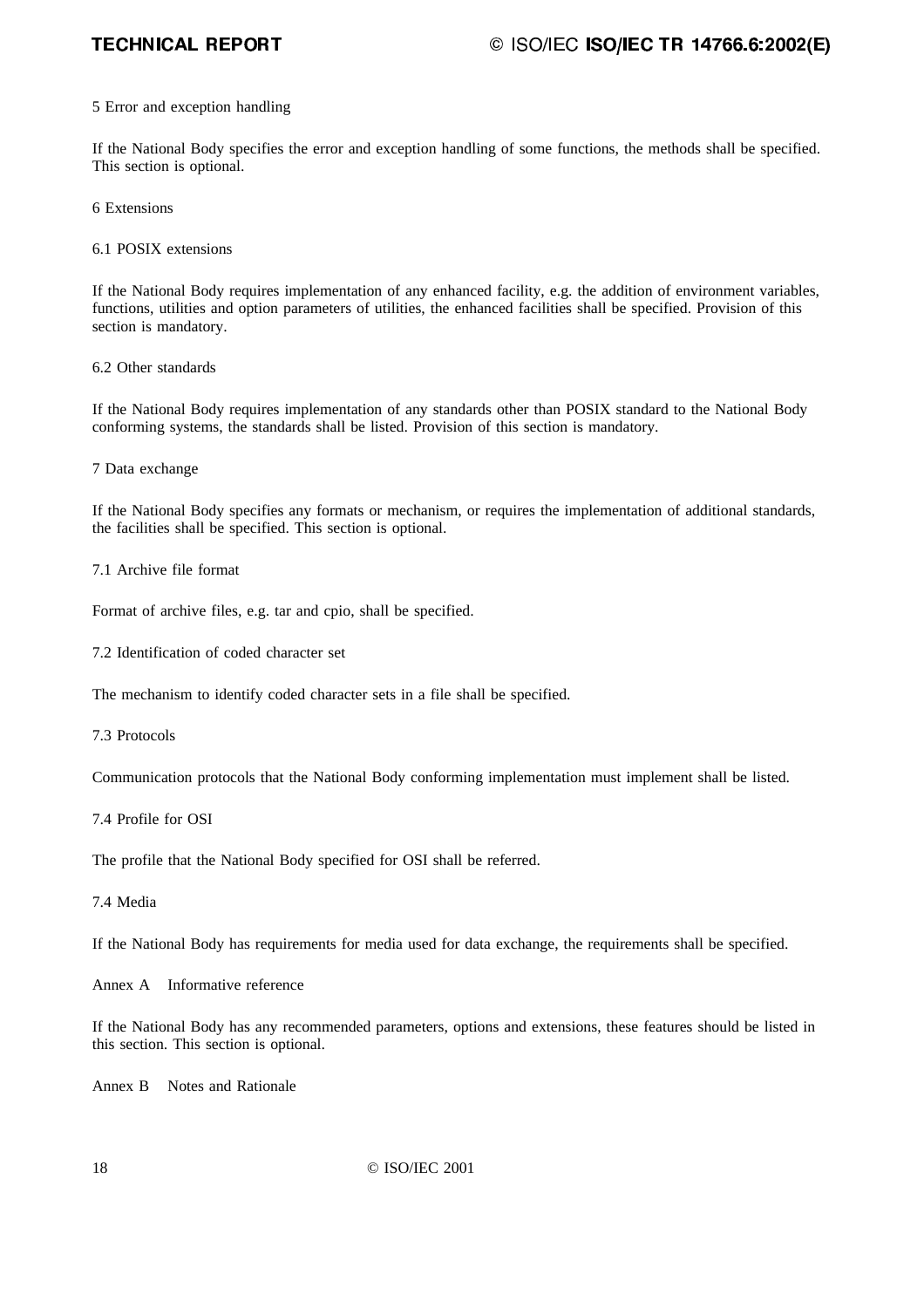### **7 Concept of POSIX National Locales**

The POSIX National Locale provides information that can be applicable to each application that modifies the behaviour of the application to adapt to national and cultural preferences. In this way the same binary application can be used according to the cultural expectations of users in different cultural environments. Locales thus enable binary portability of applications to diverse cultural environments. The National Locale is logically a part of the National Profile.

The benefits of a National Locale are exemplified by the Norwegian locale included in ISO/IEC 9945-2.

#### **8 Contents of National Locale**

In creating a National Locale, many things must be considered. Some data may be more easily determined than others. For each locale category recommendations on its contents is given below.

### **8.1 Character classification and transformation**

The character classification section of the locale is normally straightforward; an 'A' is considered a letter in most Western languages and is mapped to an 'a' when the lower case letter should be found. Normally the LC\_CTYPE definition in POSIX.2 Annex G or the POSIX equivalent of the 'i18n' FDCC-set of ISO/IEC 14652 can be used without change.

#### **8.2 Numeric**

The data here is normally easy to determine for a given language and culture. The ISO standard uses a comma (,) as the decimal punctuation, and a period (.) as the thousands delimiter.

#### **8.3 Monetary**

The monetary formats may be a bit more difficult to specify. The ISO 4217 currency code must be specified for the international format. The local specification may offer a choice, but there may be guidelines in national orthography specifications.

Some countries may have obligations to display an amount in more than one currency, for example European countries using the Euro currency and a national currency. This is currently not possible to do in an internationalized portable way with current POSIX standards. It is recommended to make a comment in the locale if this is the case.

The current POSIX standards specify that the position of the international and domestic currency symbol in relation to the monetary amount must be the same. It is recommended to make a comment in the locale if this is not in line with the national practice.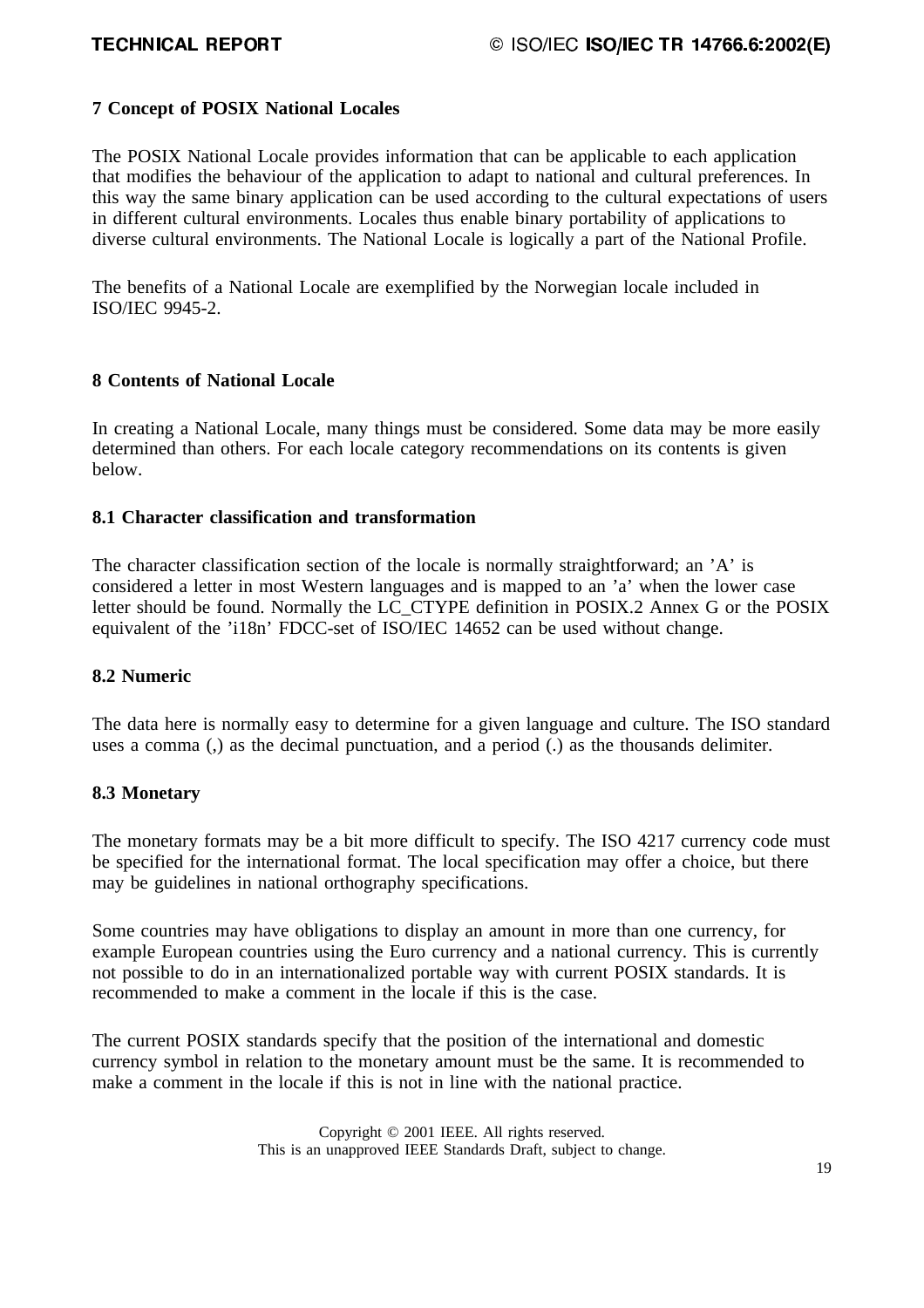It is noted that in the ISO 4217 standard the 4th character is always a blank.

### **8.4 Time**

There may be problems with specifying the date format, including time zone names, which may not be well defined. You could consult a number of official sources, including orthography definitions and numeric rendering standards. One thing to watch out for is if the day and month names are written with an initial small letter - many languages do this, while some proprietary sources say that the names are spelled with an initial capital letter.

It is recommended that the abbreviated names for days and months be of the same length so that they may be used in listings, for example file listings or log entries.

An issue to take care of is that the day and month names are used normally in time descriptions, and that the language served may have requirements with respect to which grammatical form of the names are used, for example the genitive form is used in some languages in date descriptions.

### **8.5 Collating**

The collating sequence is a major task to define. There are a number of versions of collation algorithms; each version accomplishes collation with specific requirements. For example the telephone version, with 'Mc' the same as 'Mac', numbers spelled out, certain words like 'the' ignored or moved to the end, and the same entry entered several times at different places, etc. Another level is the phonetic version - soundex, which is a little less complicated. A third version is transcripted characters, as some librarians use when they see a Greek alpha and order that as a Latin 'a'.

The version that is recommended for POSIX.2 locales is the systems interface level. The collating order should be usable in POSIX systems tools like 'ls' and 'sort'. A requirement has been that it be deterministic; if two strings are different they will also differ when compared. Another issue has been efficiency. This is also called the dictionary version.

The problem of pronunciation and transliteration has not been addressed. Instead it had been considered adequate just to look at the characters themselves - only considering characters at the systems level - and not sounds. The level provided by the example locale in the ISO/IEC 9945-2 standard is a service for comparing strings which are intended as a replacement to the standard strcmp(), etc. routines, just a little more intelligent and adhering to what is expected to be culturally acceptable.

As an example, for Danish collating, there is as much intelligence put in there as possible. The two letters  $\langle a \rangle \langle a \rangle$  are sorted as the single letter  $\langle aa \rangle$  (A WITH RING), but the  $\langle aa \rangle$  single letter is before  $\langle a \rangle \langle a \rangle$  in homonyms. The 4 level scheme of the Canadian sorting is being used, with the four levels being letter, accent, case and special character. In support of harmonization it was decided to use the reverse sorting for the accents as the Canadians do; the natural choice may have been forward sorting here too, but as most of these words would be of French origin anyway, it was decided to follow the French rules.  $\langle$ ss> was implemented with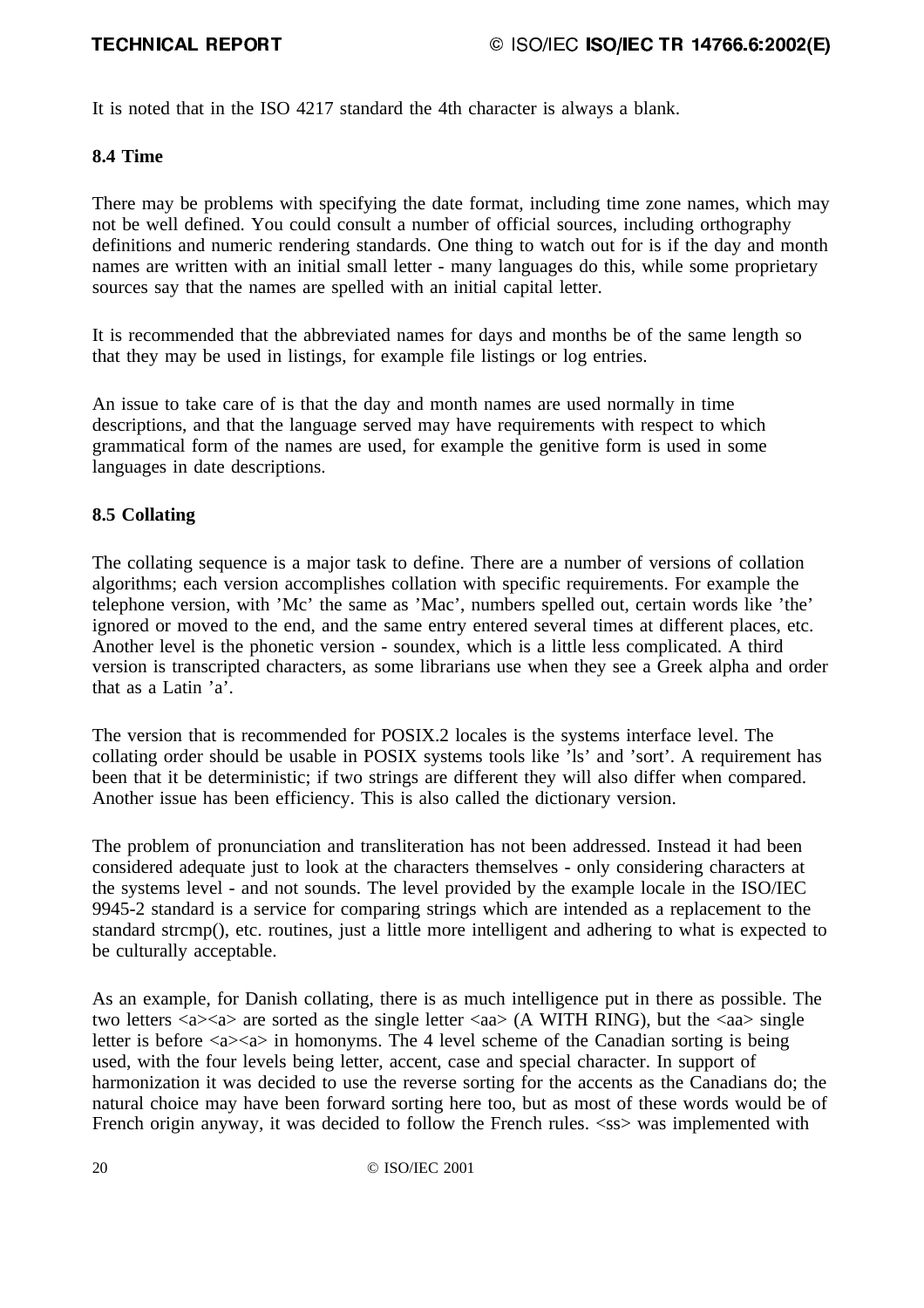the German rule, as seen in several German dictionaries. <ss> is ordered as <s><s> but before it in homonyms.

As an example of specifying the collating sequence for accents, there was some rules indicated in the Danish sorting standard and in the official Danish orthography dictionary, but it was far from complete. Then the accent sequence in several ISO standards was used, where there was no clear Danish rule. About 25 accents have been ordered.

For non-Latin scripts transcription is not recommended. This allows use of the native collation order for these scripts, like "alpha beta gamma" for Greek and "a be ve ghe" for Cyrillic. Accented Greek and Cyrillic letters and ligatures should be put into the right places.

The sequence of the scripts is recommended in the ISO/IEC FDIS 14651. That should solve the question of which scripts should come before others. A national specification may then choose this order, or maybe choose to let the native script or scripts come first, and then the rest of the scripts in the order specified in 14651.

### **8.6 Messages**

The messages category is a hook to provide real message service in the applications, and only yes/no is considered by the POSIX standard.

For the yes/no it is recommended that only the first letter of the answer in the natural language is required, and also to allow the English form "Yes"/"No", and the more cultural neutral 1/0 as answers. In Greek, the affirmative answer is "ne" written with the Greek script, so the allowing of "n" for negative answers could cause confusion for users of the Greek language.

### **9 Using locale templates**

The ISO/IEC 9945-2 standard introduced a copy command for all sections of the locale. This is convenient for many purposes, and it ensures that two locales are equivalent for a given category. A further step in building on previous art is described here.

The collating sequences may vary a bit from country to country, but in many cases much of the collating sequence is the same. For instance the Norwegian sequence is quite similar to the German, English or French, but for about a dozen letters it differs. The same can be said for Swedish or Spanish. Generally the Latin collating sequence is the same, but a few characters collate differently.

With the advent of the general coded character set independent locales like the Danish example in ISO/IEC 9945-2 annex G, it would be convenient if the few differences could be specified just as changes to an existing one. The specification job could then be reduced by orders of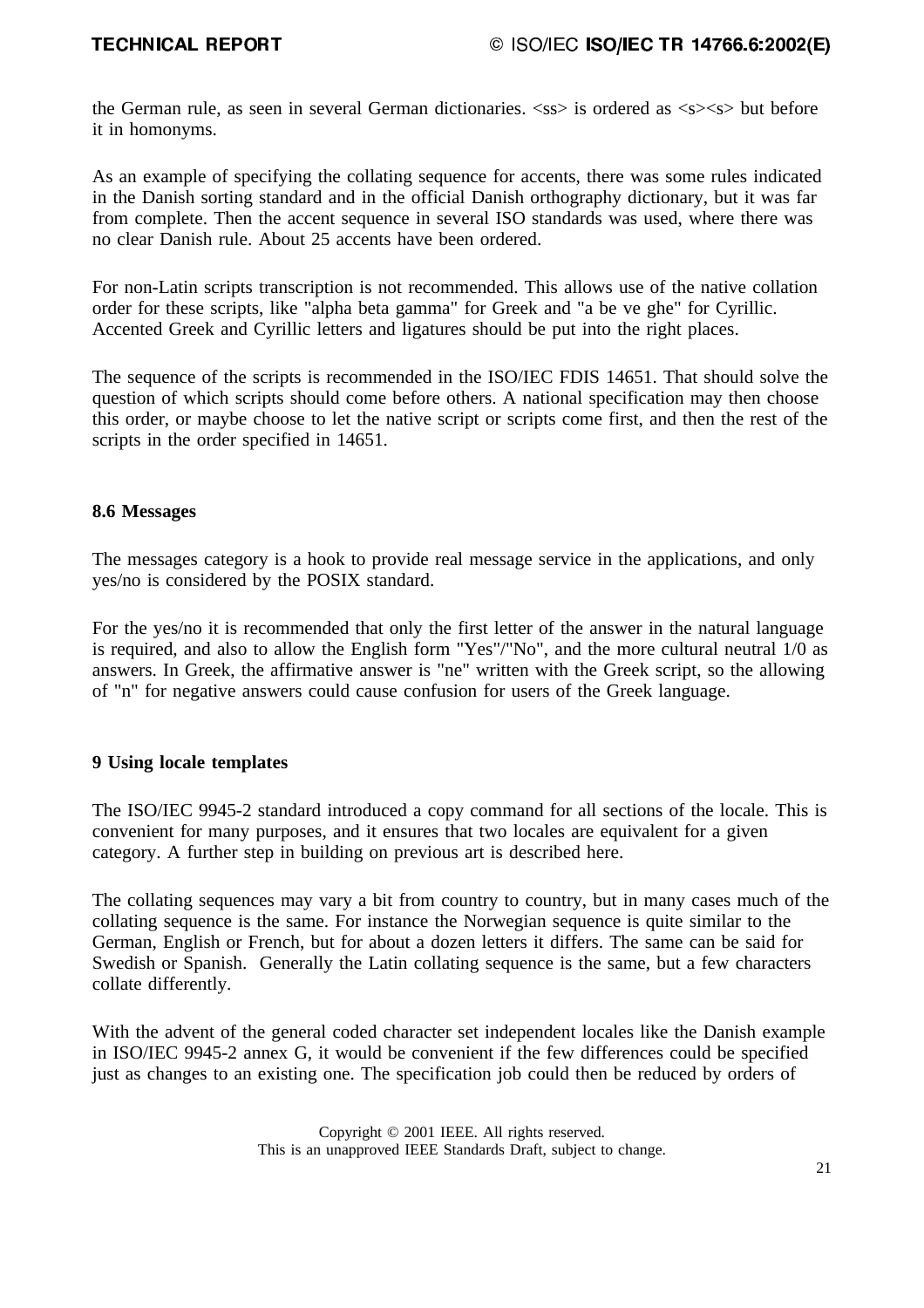magnitude from say about 300 Latin letters (or 30.000 characters of ISO/IEC 10646) to about 10 to 30. This would also improve the overview of what the changes really are. Therefore it is recommended that the tool to implement the "reorder-after" construct given in Annex C be used for the LC\_COLLATE section of the locale file format for producing new National Locales.

### **9.1 Internationalization data collections**

ISO/IEC JTC1/SC22/WG15 - the ISO POSIX Working group - has been collecting POSIX locales for a number of years, and about 60 locales and 150 charmaps are available now.

Note 1: The electronic data is freely available at the address http://www.dkuug.dk/i18n/WG15-collection.

A formal registry has been established in ISO/IEC 15897 and CEN ENV 12005, with entries encompassing a number of internationalization related data, including POSIX National Profiles, POSIX locales, POSIX charmaps and lists of symbolic character names - "repertoire maps".

Note 2: The electronic data is freely available at the address http://www.dkuug.dk/cultreg.

### **10 Concept of charmap**

A charmap is a file describing a coded character set. It is used together with a locale file by the localedef utility to produce a binary locale. The charmap describes the mapping between symbolic character names, as used by the locale, and the binary encoding of the characters.

One locale can be written to support a number of coded character sets or encodings, by using symbolic character names which then are mapped to actual binary encodings via a charmap for each of the coded character sets employed, thus giving a binary locale for each of the encodings. The charmaps may also be used together with different locales when these use the same symbolic character names.

WG15 - the ISO/IEC POSIX working group - has collected about 150 charmaps that then can be readily applied by the localedef utility to a locale. The collection comprises almost all of the ISO/IEC 2375 coded character set registry, and some 60 vendor specific character sets.

Note: see clause 9.1 Note 1 for availability of this data.

Thus with just one specification of a National Locale, uniform collation for many character sets is defined - the characters will always come in the same sequence regardless of which character set employed. Also there can be just one definition of date format and the other cultural items to be written, and that specification is then valid for many character sets.

### **11 Contents of charmap**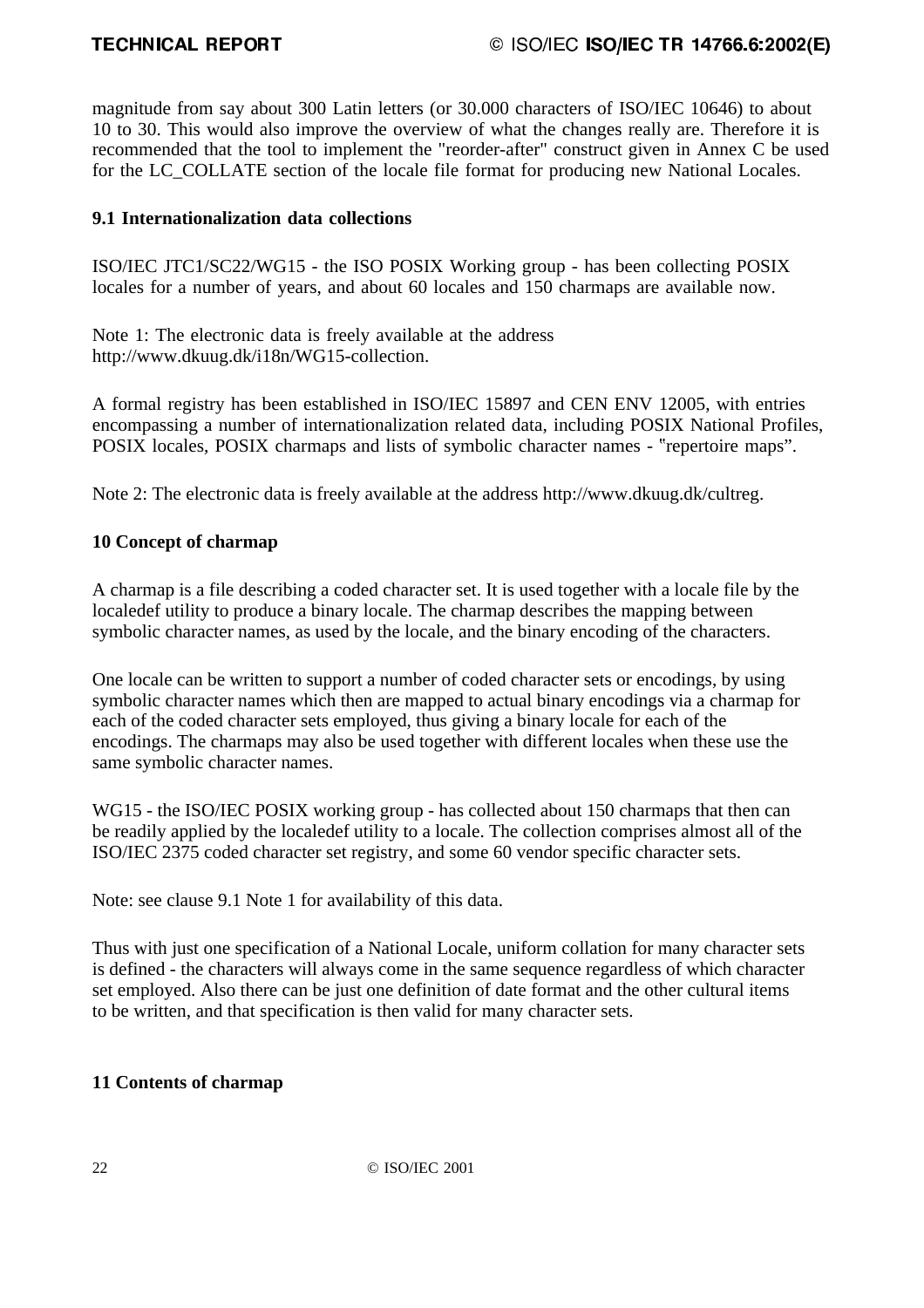The content of a charmap file is described in ISO/IEC 9945-2 clause 2.4.1.

A number of characters need to be present, see table 2-4 and table 2-5 for optional control characters inclusion. This is almost the same as the repertoire of ISO/IEC 646 IRV.

In the charmap file there may optionally be specified a number of keywords.

The  $\leq$ escape char $>$  and  $\leq$ comment char $>$  may specify alternate characters for the escape character and comment character, respectively. Common replacements for the default "\" and "#" characters are "/" and "%", which may lead to better portability, as "\" and "#" is known to change representation when transmitted in certain email environments.

The  $\langle \text{code} \rangle$  set name describes the name of the character encoding, with graphic characters from ISO/IEC 646 IRV.

 $\langle$ mb cur max $>$  and  $\langle$ mb cur min $>$  describes the maximum and minimum number of bytes in an encoding, respectively. They default to 1 and to the value of  $\langle mb \rangle$  cur max $>$  respectively.

Each of the lines defining the mapping between a symbolic name and an encoding may take a third argument, namely a comment. There is no need to specify a comment character before the comment, but it does no harm. Giving the ISO/IEC 10646 short identifier and the long name, for example, may enhance the readability of the charmap considerably.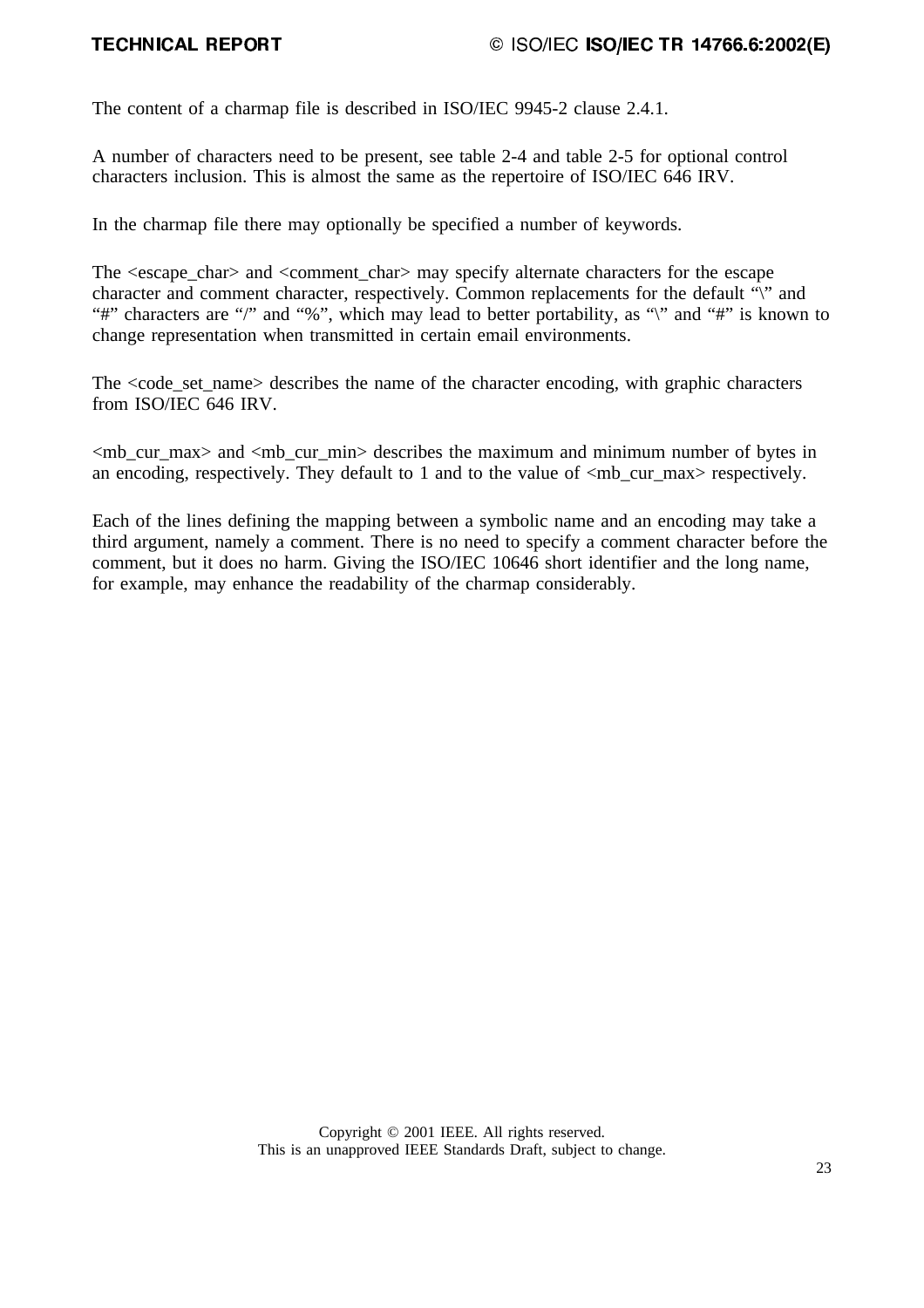### **Annex A. Locale related descriptions in POSIX**

*Editor's note: We have an extract in source form from the POSIX editor, with permissions to reproduce it. It is not reproduced here due to considerations for the rain forests, as it is about 70 pages. It is an extract of POSIX.2 on the first sections including 2.5 locales, and the 4.13 date format.*

### **Annex B. Symbolic character names**

*Editor's note: As in POSIX.2 annex G and ISO/IEC DTR 14652 clause 6. As it is about 40 pages, it is not reproduced in this draft of the TR.*

### **Annex C. Convenient tools for producing National Locale**

The following script has been written in the 'awk' language defined in ISO/IEC 9945-2 to implement the "reorder-after" construct.

```
BEGIN {
     comment = "%":
     back[0] = follow[0] = 0}
/LC_COLLATE/ { coll=1 }
/END LC_COLLATE/ {
     coll=0;
     for (lnr= 1; lnr; lnr= 6llow[lnr])
          print cont[lnr]
}
{ if (coll = 0) print $0;
  else {
     if \$1 == "copy") {
          file = $2
          while (gettine \langle file)
          if ($1 = "LC\_COLLATE") copy_lc = 1
          else if ($1 = "END"&\& $2 == "LC_COLLATE" ) copy_lc =0
          else if (copy_lc) {
             lnr++follow[lnr-1] = lnrback \lceil \ln r \rceil = \ln r - 1
```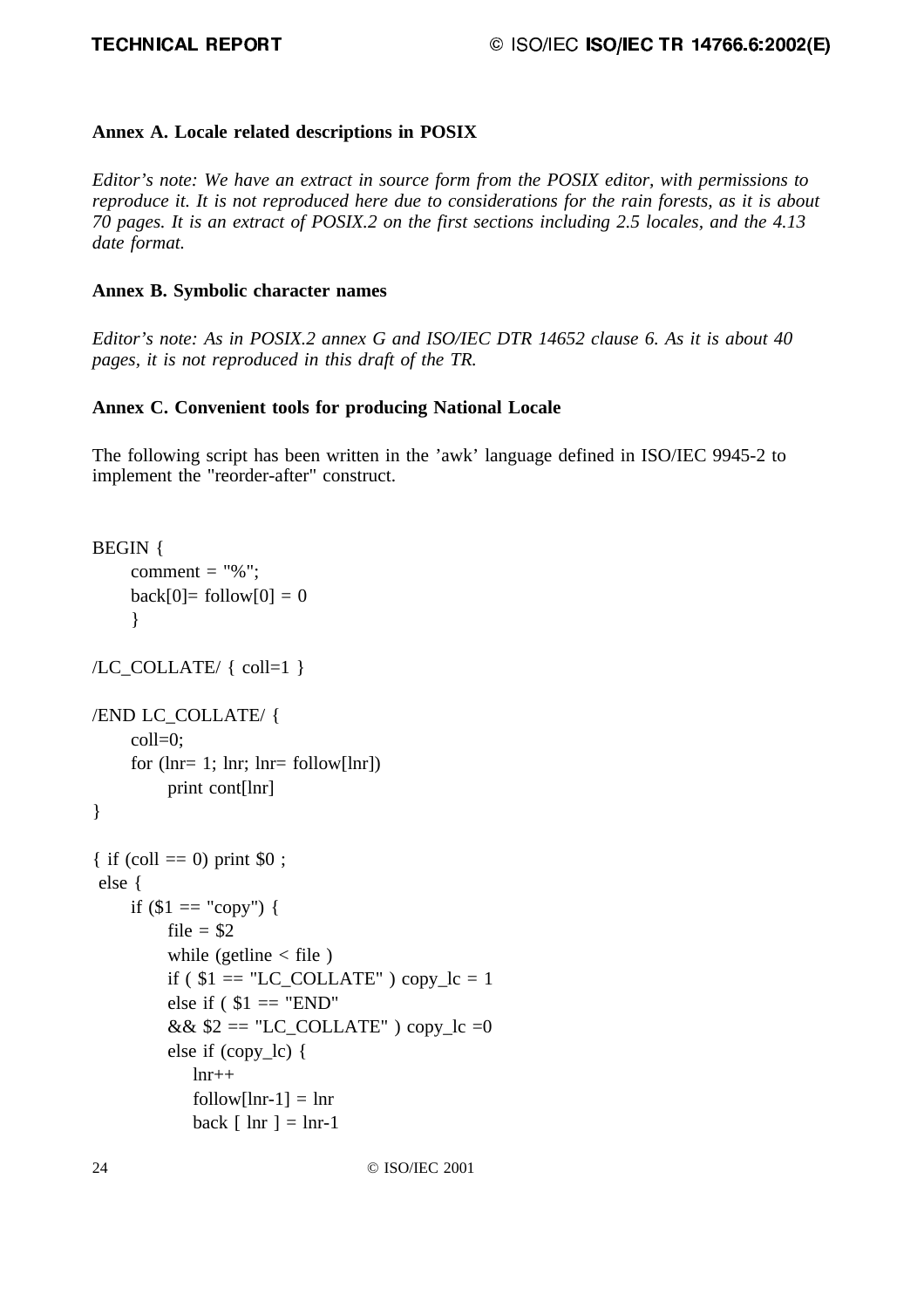} }

```
\text{cont}[\text{lnr}] = $0symb[$1 ] = \ln r}
       close (file )
}
else if $1 = "reorder-after"){ra=1; after = symb [ $2 ]}
else if $1 = "reorder-end") ra = 0
else {
       lnr++
       if (ra) follow \lceil \ln r \rceil = follow \lceil \ln r \rceilif (ra) back \lceil follow \lceil after \rceil \rceil = \ln rfollow[after] = lnrback \lceil \ln r \rceil = \text{after}\text{cont}[\text{lnr}] = $0if ( ra && $1! = \text{comment} \&\& \$1! = \text{""} ) {
           old = symb \lceil 1 \rceilfollow \lceil \text{back} \rceil old \rceil = follow \lceil \text{old} \rceilback \lceil \text{ follow } \rceil old \rceil \rceil = \text{back } \lceil \text{ old } \rceilsymb[$1 ] = lnr
       }
       after = lnr
}
```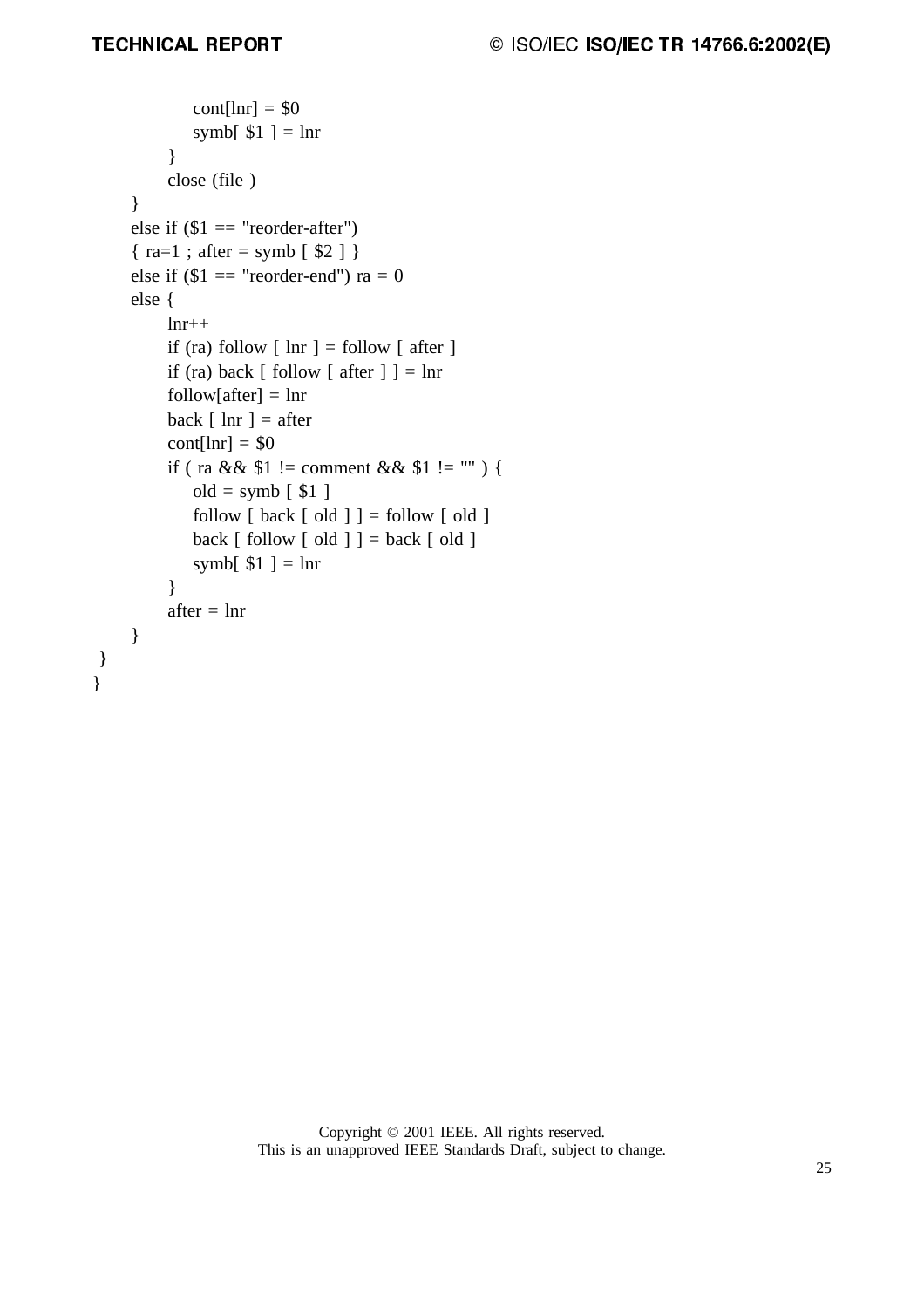### **Annex D. Use of ISO/IEC 10646 in POSIX standards**

### **D.1 Introduction and scope**

For servicing the widest possible audience, POSIX standards should be able to handle the most encompassing character set, and the best candidate for this is the ISO/IEC 10646-1:2000 standard. The following gives guidance for how to accomplish this goal.

The area of application includes global organisations interested in just one character set organisation wide, European government institutions, and the eastern Asia region, among others.

ISO/IEC 10646-1:2000, the Universal Multiple-Octet Coded Character Set (UCS), provides the capability to encode multi-script text within a single coded character set.

However, because UCS is designed to use all code points available, null bytes and the code values of the other ISO/IEC 646:1991 IRV (also known as ASCII) characters, including the code value of the ISO 646 solidus ('/') character, are not protected. This makes the UCS character encoding incompatible with many existing ISO 646 based POSIX operating system implementations. The fact that UCS also uses code points used for ISO 6429 control characters introduces further problems for communication and application software. From these problems it was clear that a POSIX internal encoding was required for the ISO/IEC 10646 coded character set.

In the following, a survey of the possible coded representations of UCS and UCS-transformation formats and their respective characteristics are given. Then each of the handling areas (data storage, file names, internal processing, communications, inter-process communications) of POSIX operations is analyzed. Finally guidelines are given for POSIX standards.

A revised TR 10176 with guidelines for support of ISO/IEC 10646 has been published, and there may be further recommendations in this area of relevance to POSIX.

### **D.2 UCS coded representation forms and UCS transformation formats**

### **D.2.1 POSIX internal encoding**

For the POSIX internal encoding UTF-8 was considered suitable.

The objective of UTF-8 is to provide an UCS transformation format that also meets the requirement of being usable on historical POSIX operating system file systems in a non-disruptive manner.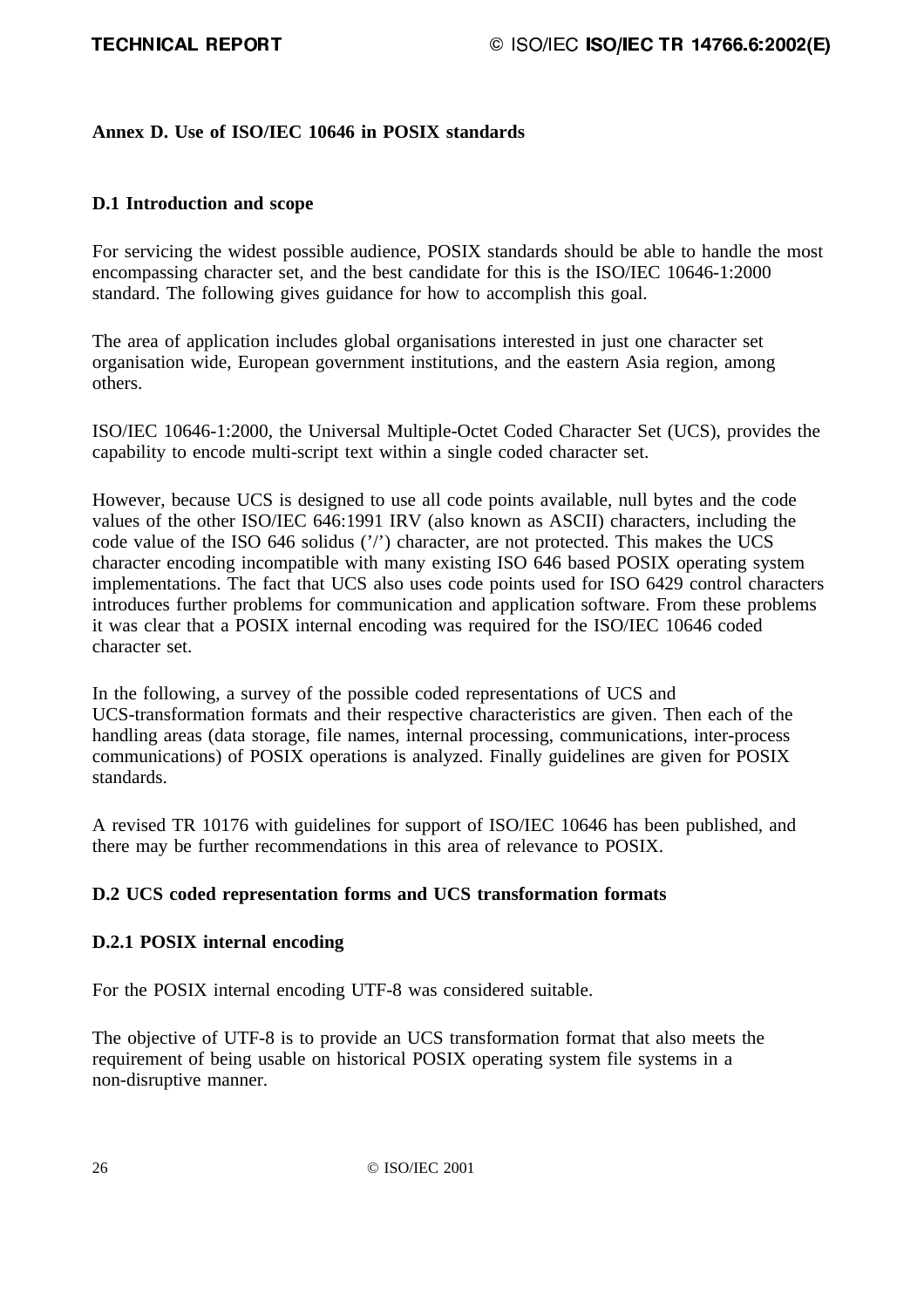The UTF-8 transformation format represents both UCS-2 and UCS-4 in a compatible format using multiple-octet coded characters of lengths 1, 2, 3, 4, 5, and 6 octets:

Bits Hex Min Hex Max Byte Sequence in Binary

- 1 7 00000000 0000007F 0vvvvvvv
- 2 11 00000080 000007FF 110vvvvv 10vvvvvv
- 3 16 00000800 0000FFFF 1110vvvv 10vvvvvv 10vvvvvv
- 4 21 00010000 001FFFFF 11110vvv 10vvvvvv 10vvvvvv 10vvvvvv
- 5 26 00200000 03FFFFFF 111110vv 10vvvvvv 10vvvvvv 10vvvvvv 10vvvvvv
- 6 31 04000000 7FFFFFFF 1111110v 10vvvvvv 10vvvvvv 10vvvvvv 10vvvvvv 10vvvvvv

The UCS value is the concatenation of the v-bits in the multiple-octet encoding, where the v-bits are the 0's and 1's that constitute the UCS value.

Thus UTF-8 has the capability of handling existing ISO 646 files without change, and all codes in the ISO 646 range (having an octet value in the range 0-127) can be safely assumed to be representing the normal ISO 646 character.

### **D.2.2 Other forms of ISO/IEC 10646**

ISO/IEC 10646 has two forms: UCS-2 and UCS-4, a 16-bit and 31-bit coded representation of the character set, respectively. ISO/IEC 10646 is planned to have more than 64.000 characters, so the general case of UCS-4 needs to be considered.

ISO/IEC 10646-1:1993 had a transformation format **UTF-1**, which was informative, and it has now been removed from the standard by the amendment ISO/IEC 10646-1 AM4: 1996. UTF-8 is aimed at the same purpose, and has more capability. UTF-8 has been approved as part of UCS via the amendment ISO/IEC 10646-1 AM2: 1996.

Another Transformation Format of ISO/IEC 10646, **UTF-16**, has also been approved, as ISO/IEC 10646-1 AM1: 1996, but this cannot accommodate all of ISO/IEC 10646 (it accommodates about 1 million characters) and it will employ techniques like in UTF-8 with ranges indicating how many octets are required to form one character, without the added functionality of being backwards compatible with ISO/IEC 646 and ISO/IEC 2022 encodings (which is a functionality of UTF-8).

The most general of the above encodings of ISO/IEC 10646 is the **UCS-4**. It has the property of being constant-width, which may be easier to handle than the multiple-octet UTF-8. As a file and as an interchange code it has the problematic property of using codes in conflict with ISO/IEC 646, ISO/IEC 2022 and ISO/IEC 6429, dependency on byte-ordering (little-ending vs. big-ending) of the hosting machine architecture, and also of using 4 octets per character. Here UTF-8 is clearly superior for POSIX internal encoding. UCS-4 may have advantages as an internal processing code, and as an inter-process encoding, for C language widechar-like encodings, but with the ISO/IEC C language amendment (AM1) with full support for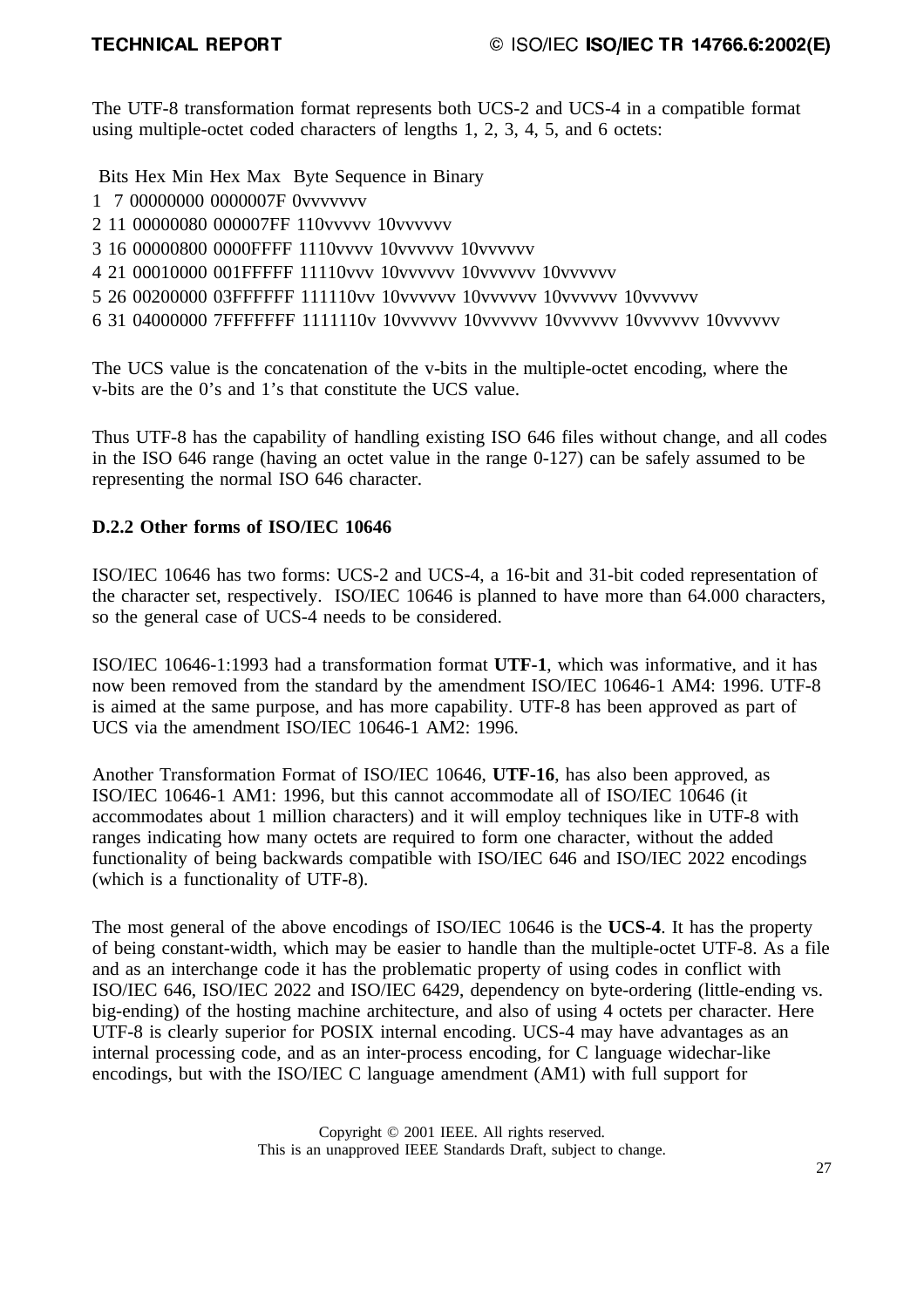multi-byte coded character sets that advantage may be diminishing. UTF-8 is as well defined and capable of representing all ISO/IEC 10646 characters, and given its strengths in other areas it may well be chosen also for the internal processing, and inter-process communication. Internal processing is not in the scope of POSIX interfaces, anyway.

### **D.2.3 UCS levelling**

ISO/IEC 10646 has 3 levels of support, level 1 without combining characters, level 2 with combining characters in some scripts, and level 3 with unrestricted use of combing characters. SC22 has by resolution of the 1993 Paris plenary recommended that all SC22 standards be enabled for level 3 data, but that the semantics of combining characters not be addressed currently. Thus there is not specific SC22 request for further support of level 2 and 3, but eventually there could be a need for support of these levels. SC22 also recommended use of ISO/IEC 10646 terminology throughout SC22 standards, and this may need an alignment of current POSIX work, though it is the belief that current POSIX work is already well aligned with ISO/IEC 10646 with respect to terminology.

### **D.3 Problems in POSIX handling of UCS**

There are several challenges presented by UCS that must be dealt with by present implementations of the POSIX operating system.

### **D.3.1 Data storage**

The most significant of these challenges is the encoding scheme used by UCS. More precisely, the challenge is the marrying of the UCS standard with existing programming languages and existing operating systems. Prominent among the operating system UCS handling concerns is the representation of contents of data in files. An underlying assumption is that there is an absolute requirement to maintain the existing operating system software investments while at the same time taking advantage of the use the large number of characters provided by UCS.

For UTF-8 the representation of ISO 646 data is exactly the same, and for ISO/IEC 8859 parts, right hand side characters will need two octets for representation. For ideographic characters in the BMP, the representation will be three octets. This does not give a dramatically changed requirement for what is currently consumed for data storage.

### **D.3.2 File names and internal processing**

The UTF-8 transformation format was originally conceived as a file system safe transformation format of UCS to allow historically ISO 646 based POSIX operating systems to cope with representation and handling in file names of the large number of characters that are possible to be encoded by UCS. In addition, from an internal operating system (kernel) viewpoint this handling of a large character set is only a problem for handling file names, which are only analyzed for the solidus  $(\frac{m}{2})$  delimiter to parse a name into filename components. As UTF-8 can represent the full encoding of ISO/IEC 10646 and is backwards compatible with ISO 646, UTF-8 handling is sufficient for POSIX internal encoding.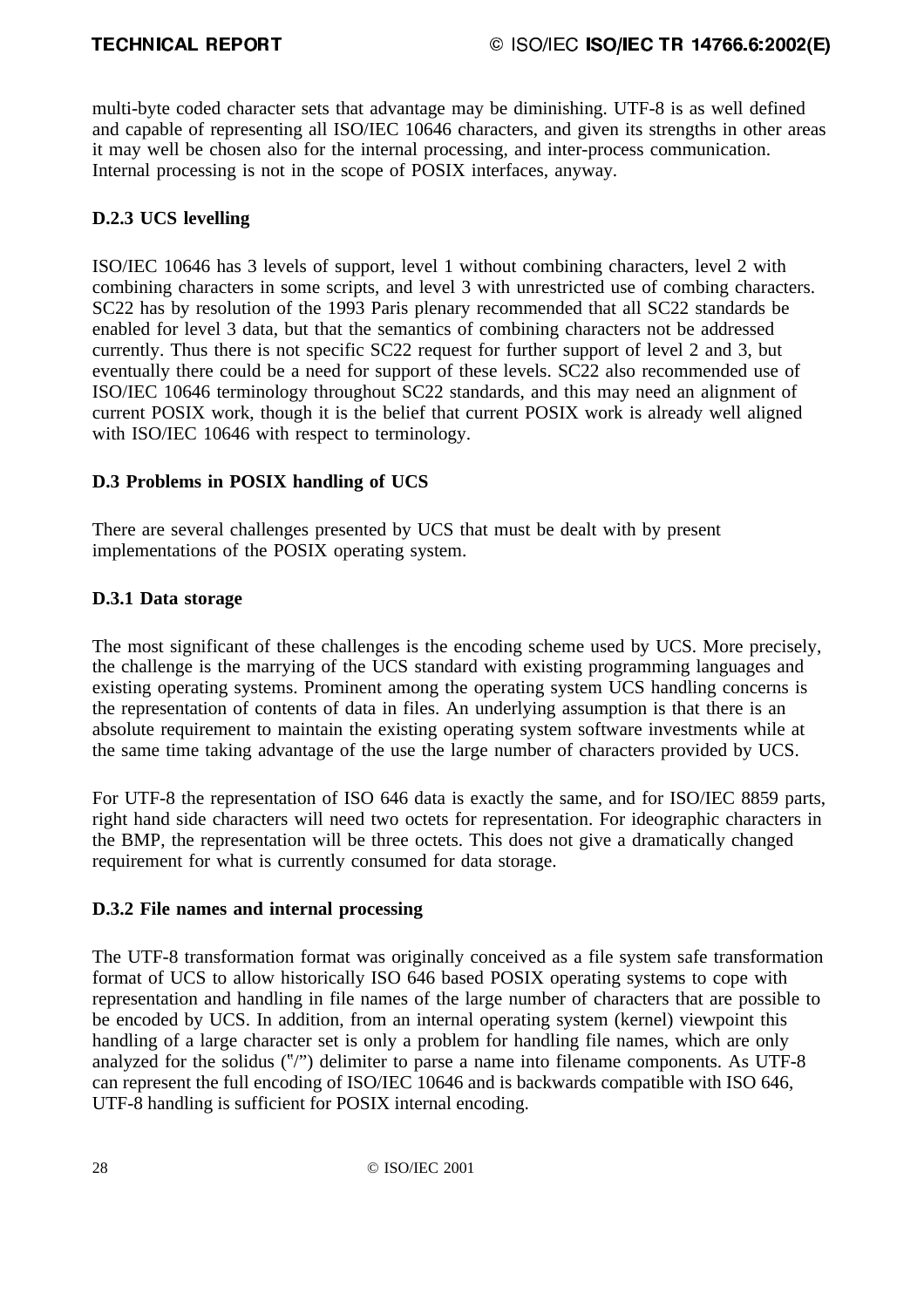### **D.3.3 Communications**

Current ISO POSIX standards do not address communication, but as ISO 6429 control characters are often used in communication, and the UTF-1 transformation format was originally created for avoiding control character problems in communication, UTF-1 could be the choice. As UTF-1 is being removed from UCS and UTF-8 introduced, having the same capabilities with respect to control character problem solving, UTF-8 is the recommended choice in POSIX communication interfaces.

### **D.3.4 Inter-process communication**

Communication between POSIX processes would probably use internal data formats, for example integers should be transferred in binary form. As it could be recommended that programs internally use a C language widechar style encoding of characters, a UCS-2 or UCS-4 format could be recommended.

On the other hand inter-process communication is often across networks and between heterogeneous systems, therefore since UCS-2 and UCS-4 are dependent on machine architecture, UTF-8 may be the preferred candidate. UTF-8 would in many cases also be less space consuming, which may be a significant plus when using low-capacity network lines.

### **D.4 Recommendation**

According to the above analysis, UTF-8 is the best candidate for POSIX internal encoding of UCS in the areas of data storage, file names and internal operating system (kernel) processing, and communication, where otherwise UCS-2 or UCS-4 would have been used for coded data. Furthermore UTF-8 is a good candidate for UCS representation in inter-process communication.

It is thus the recommendation to use the UTF-8 transformation format whenever UCS is used in POSIX interfaces.

As POSIX interfaces in principle should be coded character set independent, there is no general need to require the use of UTF-8 in POSIX standards, but guidance could be given in rationales.

A specific recommendation is that the portable archive exchange utility "pax" be revised to be able to specifically use UTF-8 for file names, and the use of UTF-8 should be clearly identified.

### **D.5 Consequences**

The Open Group has raised a number of problems with use of ISO/IEC 10646 in POSIX in the document WG15 N621. With the preceding recommendation the problems can be addressed as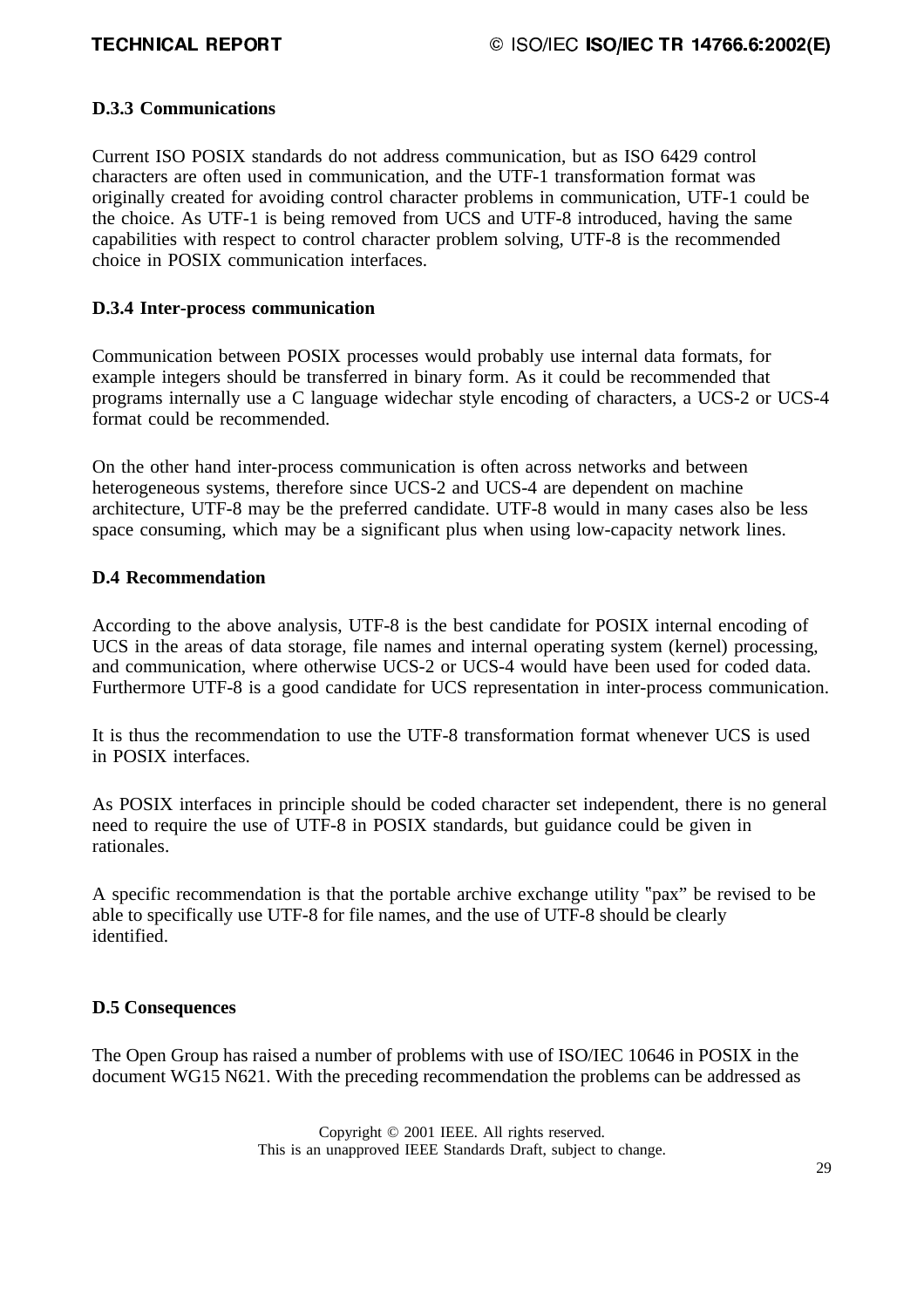follows:

- In UTF-8 the repertoire of ASCII is encoded as ASCII (ISO/IEC 646 IRV).
- We know no code sets with control characters encoded in the full single octet range 0 thru 7F, but many use 0 thru 1F hex and 7F, and some the range 80 thru 9F. UTF-8 has reserved these octet ranges for control characters.
- Zero value octets and octets equating '/' only appear in UTF-8 as representations of the NUL and '/' character respectively.
- "Combining characters" need not have special processing as per SC22 resolutions, except for possibly a width specification in a locale.
- According to the ISO/IEC 10646 standard there is no equivalences prescribed between sequences of characters with combining characters and some "pre-composed" characters, and the SC22 plenary recommendation is that there need not be special handling of this.
- It should not be necessary to process composite sequences in a special way.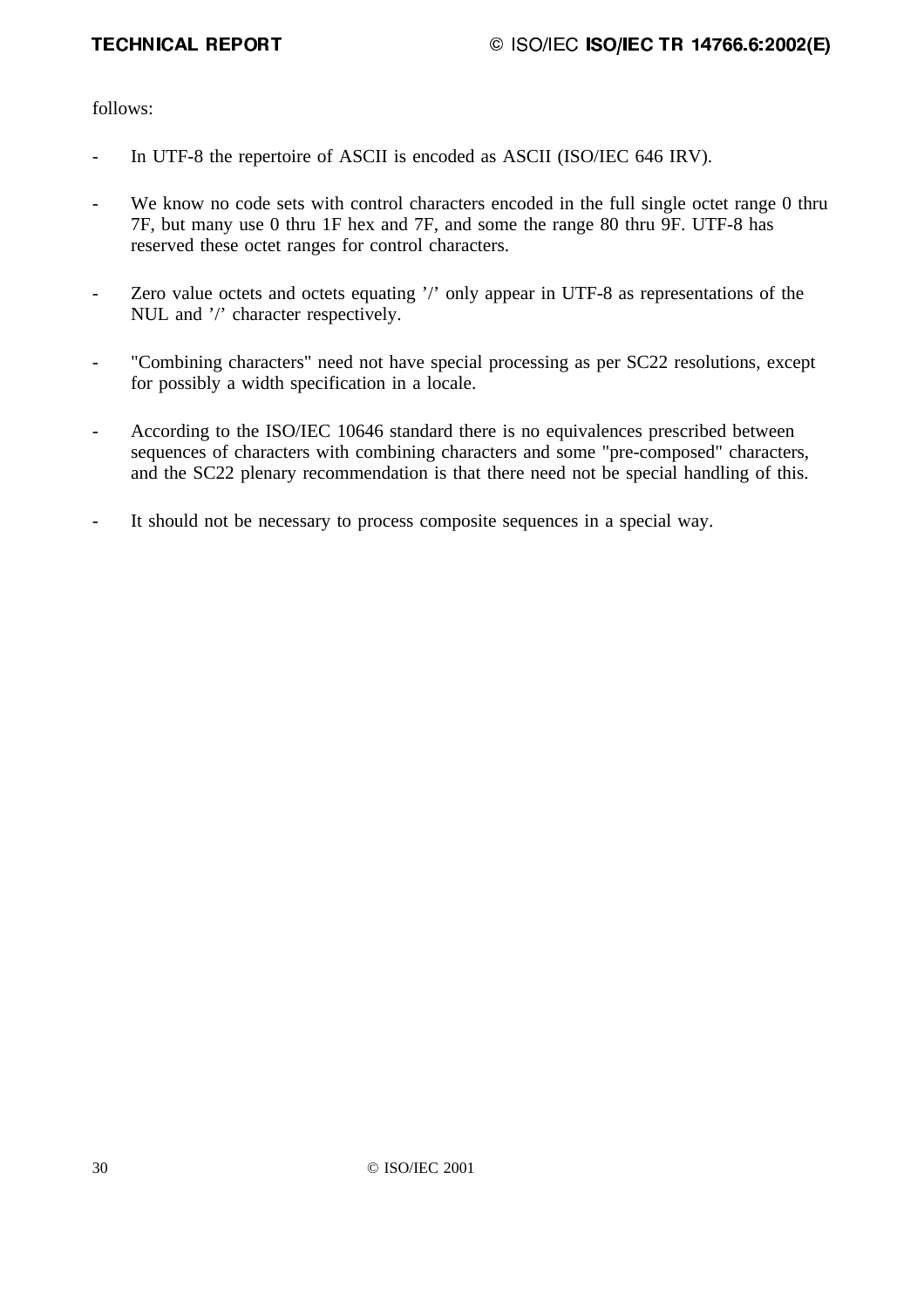# $\circ$  ISO/IEC ISO/IEC TR 14766.6:2002(E)

### **Annex E. Registry data**

The following schema is needed for registration with IS 15897/ENV 12005:

#### **Application form for a Cultural Specification**

Please specify all data relevant for the Cultural Specification type, indicating non-available data by "not available". Please fill out one form for each Cultural Specification submitted. When completed, please send it to the Registration Authority as listed in clause 4.

| 2. Organization name of Sponsoring Authority: __________________________________ |
|----------------------------------------------------------------------------------|
|                                                                                  |
|                                                                                  |
|                                                                                  |
| 5. Electronic mail address of contact person: __________________________________ |
|                                                                                  |
|                                                                                  |
| For Narrative Cultural Specifications and POSIX Locales (type 1 and 2):          |
| 8. Natural language, as specified in ISO 639: ______                             |
| 9. Territory, as two-letter form of ISO 3166: _____                              |
| For POSIX Charmaps and POSIX Repertoire maps (type 3 and 4):                     |
| 10. The proposed POSIX Charmap or POSIX Repertoire map name: ___________________ |
| For all 4 types:                                                                 |
| 11. If not for general use, an intended user audience, e.g. librarians: ______   |
| 12. If for use of a special application, the short application name: ___________ |
| 13. Short name for Sponsoring Authority, used in token identifier: _____________ |
| 14. Version number with zero or more dots: __________                            |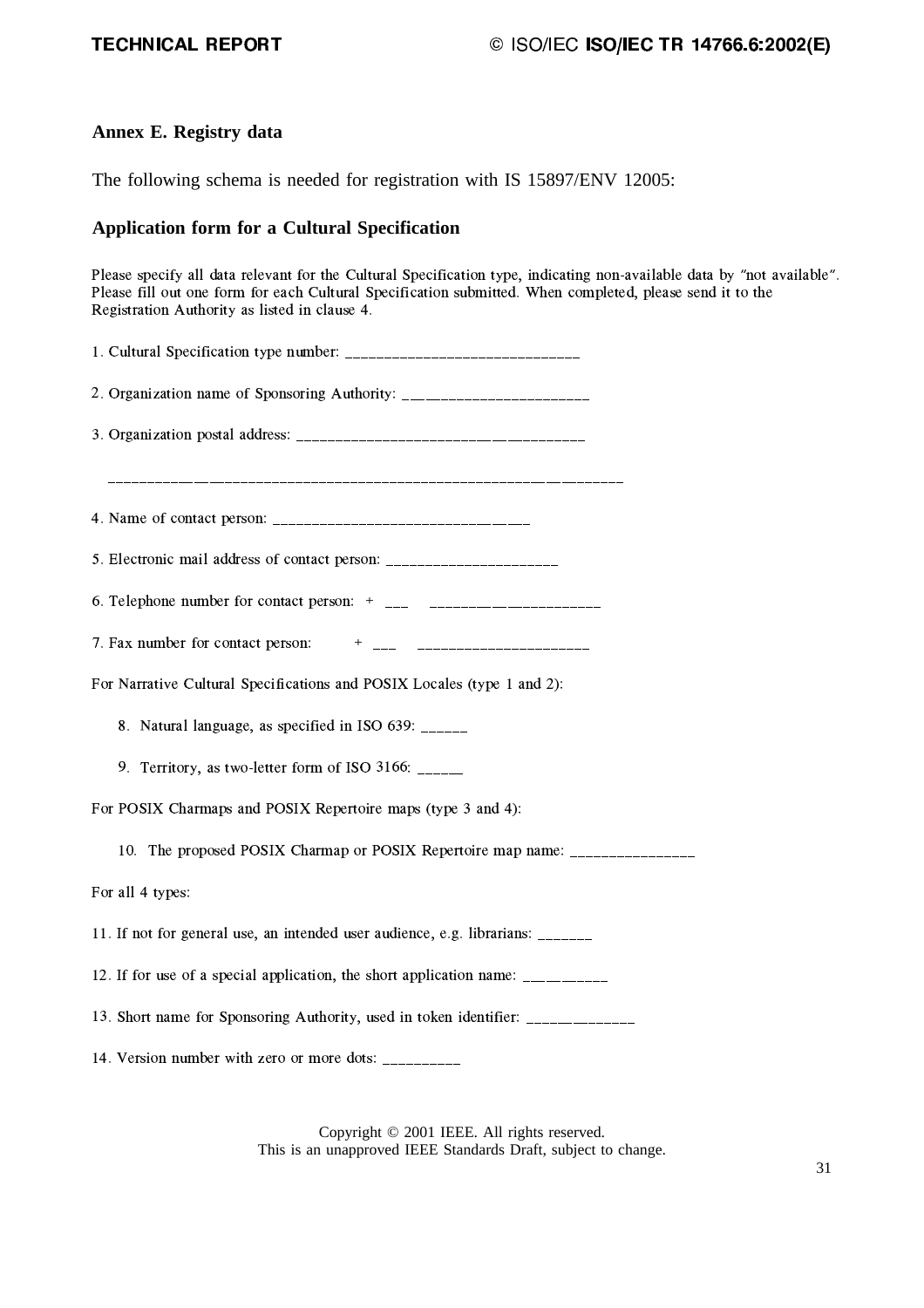# $\degree$  ISO/IEC ISO/IEC TR 14766.6:2002(E)

¨ ° ¥Coqxr¤x{}pJ~o\$xº¬ À²Ę̀ y99pJ~F©nª}ªª}ªª}ª}ªª}ªª}ª}ª

The Cultural Specification identified above, and of which we hold copyright, is allowed for free distribution.

Í
p8~o©nª}ªª}ªª}ª}ªª}ªª}ª}ªª}ª ¦Î}~vx oq{+r¤xvpJ~}Fo}©ª}ªª}ª}ªª}ªª}ª}ªª}ªª}ª}ªª}ªª}ª}ªª}ªª}ª}ªª